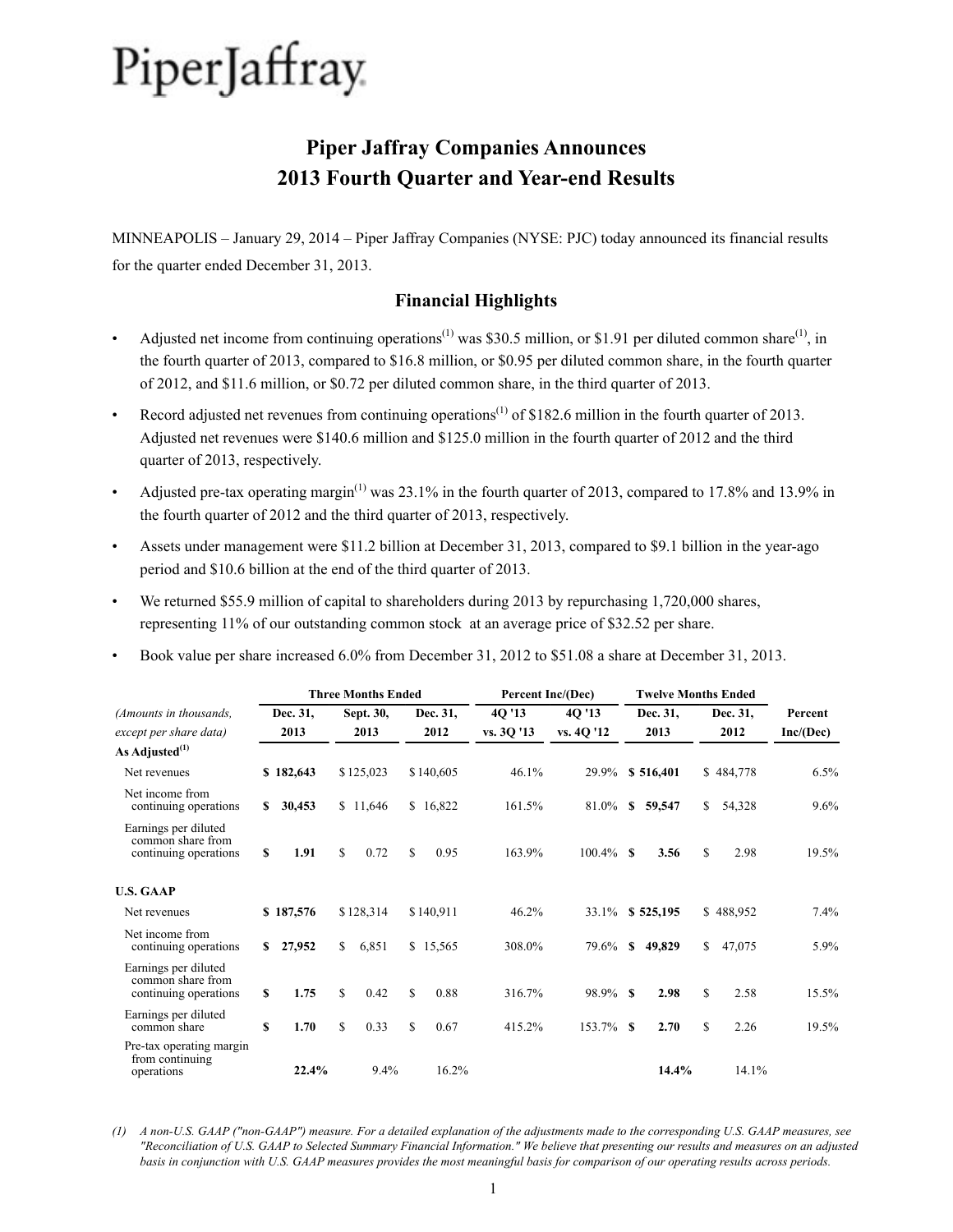For the fourth quarter of 2013, net revenues from continuing operations on a U.S. GAAP basis were \$187.6 million. Net income from continuing operations on a U.S. GAAP basis was \$28.0 million, or \$1.75 per diluted common share, for the quarter ended December 31, 2013.

For the twelve months ended December 31, 2013, net revenues from continuing operations on a U.S. GAAP basis were \$525.2 million. Net income from continuing operations on a U.S. GAAP basis was \$49.8 million, or \$2.98 per diluted common share, in 2013. For a reconciliation of our U.S. GAAP results to the adjusted results, see "Reconciliation of U.S. GAAP to Selected Summary Financial Information."

"We finished the year very strong generating sequential improvement across all areas of the company," said Andrew S. Duff, chairman and chief executive officer. "As a result, we produced our best quarterly revenue since we went public in 2004. Our Equity and Asset Management businesses led the way, supported by our Fixed Income activities which rebounded from difficult market conditions in mid-year."

Duff continued, "We executed effectively on our strategy, which focuses our resources on our strongest, highest margin businesses. For the year, our Revenues, Net Income and most importantly, ROE, improved over 2012. Key execution steps included expanding our resources in public finance and M&A primarily through acquisitions, and significant additions to our Fixed Income business."

#### **Fourth Quarter Results from Continuing Operations – Non-GAAP Basis**

Throughout the Adjusted Consolidated Expenses and Business Segment Results sections of this press release the firm presents financial measures that are not prepared in accordance with U.S. generally accepted accounting principles ("U.S. GAAP"). The non-GAAP financial measures include adjustments to exclude (1) revenues and expenses related to noncontrolling interests, (2) amortization of intangible assets related to acquisitions, (3) compensation for acquisition-related agreements, and (4) restructuring and acquisition integration costs. Management believes that presenting results and measures on an adjusted basis in conjunction with U.S. GAAP measures provides the most meaningful basis for comparison of its operating results across periods. For a detailed explanation of the adjustments made to the corresponding U.S. GAAP measures, see "Reconciliation of U.S. GAAP to Selected Summary Financial Information."

#### **Adjusted Consolidated Expenses**

For the fourth quarter of 2013, adjusted compensation and benefits expenses were \$110.7 million, up 27% and 41% compared to the fourth quarter of 2012 and the third quarter of 2013, respectively, due to improved financial results.

For the fourth quarter of 2013, adjusted compensation and benefits expenses were 60.6% of adjusted net revenues, compared to 61.9% and 62.7% for the fourth quarter of 2012 and the third quarter of 2013, respectively. The adjusted compensation ratio decreased compared to both periods due to an increased revenue base.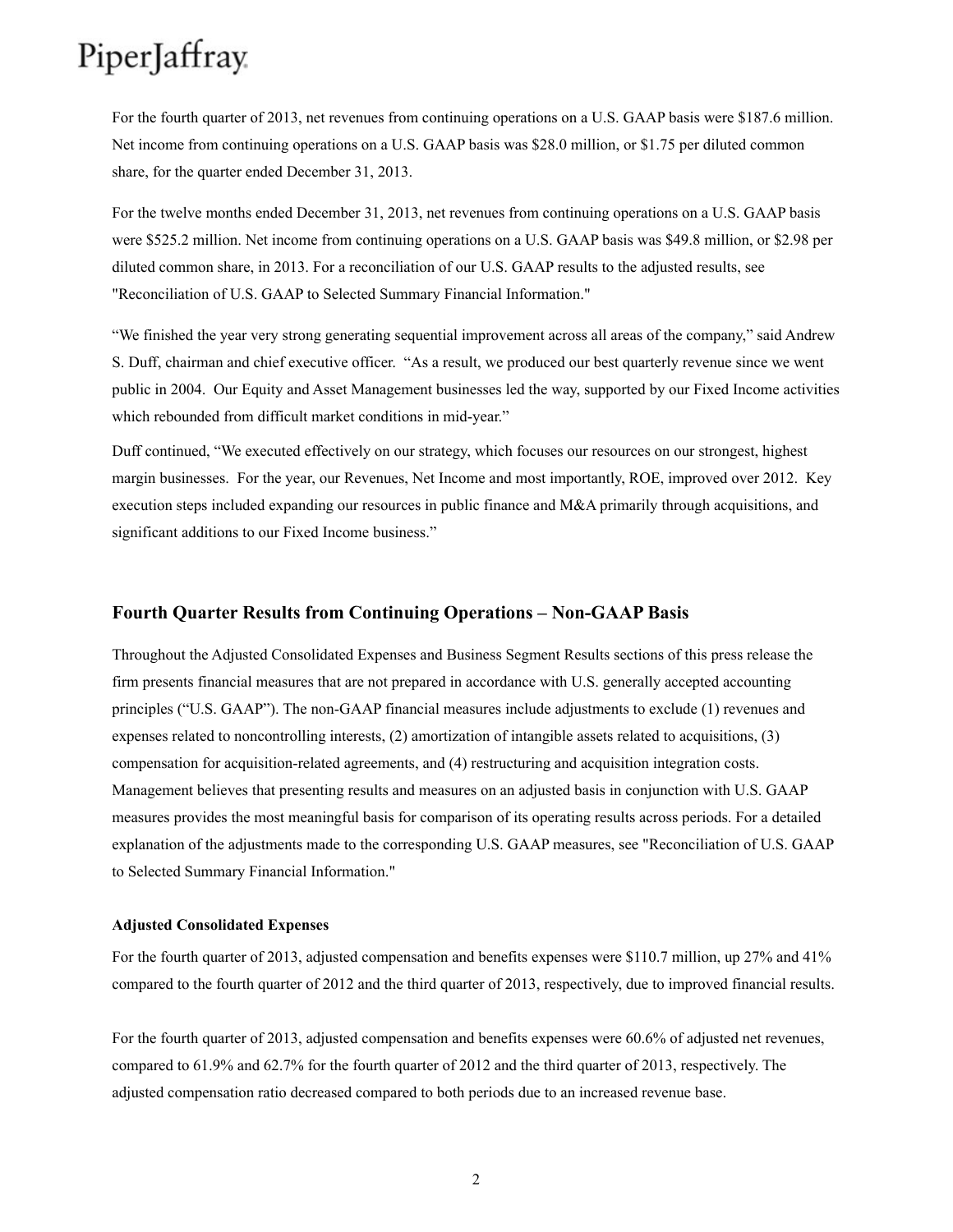Adjusted non-compensation expenses were \$29.9 million for the fourth quarter of 2013, up 5% and 3% compared to the year-ago period and the third quarter of 2013, respectively.

#### **Business Segment Results**

The firm has two reportable business segments: Capital Markets and Asset Management. Consolidated net revenues and expenses are fully allocated to these two segments. The operating results of our Hong Kong capital markets business, and FAMCO, an asset management subsidiary sold in the second quarter of 2013, are presented as discontinued operations for all periods presented.

#### *Capital Markets*

For the quarter, Capital Markets generated adjusted pre-tax operating income of \$31.1 million, compared to \$19.6 million and \$9.8 million in the fourth quarter of 2012 and the third quarter of 2013, respectively.

Adjusted net revenues were \$155.0 million, up 25% and 45% compared to the year-ago period and the third quarter of 2013, respectively.

- Equity financing revenues of \$34.1 million increased 89% compared to the fourth quarter of 2012 due to more completed transactions and higher revenue per transaction. Revenues increased 14% compared to the sequential quarter due to higher revenue per transaction.
- Fixed income financing revenues were \$22.3 million, up 9% compared to the year-ago period due to higher revenue per transaction. Revenues increased 74% compared to the third quarter of 2013 due to more completed transactions and higher revenue per transaction.
- Advisory services revenues were \$35.3 million, down 21% compared to the fourth quarter of 2012 and up 74% compared to the third quarter of 2013. Revenues were unfavorable compared to the year-ago period due to fewer completed transactions as sellers were motivated to complete transactions during 2012 due to pending tax increases. Revenues increased compared to the third quarter of 2013 due to higher revenue per transaction.
- Equity institutional brokerage revenues of \$26.1 million increased 30% and 14% compared to the fourth quarter of 2012 and the third quarter of 2013, respectively, due to improved trading performance. Also, revenues improved compared to both periods due to higher gains from our equity strategic trading activities, which we began in the second half of 2013 to leverage the firm's intellectual capital and diversify our strategic trading efforts.
- Fixed income institutional brokerage revenues were \$26.5 million, up 18% and 55% compared to the fourth quarter of 2012 and the third quarter of 2013, respectively, due to an improved secondary fixed income trading environment. Revenues also increased compared to the third quarter of 2013 as results from the firm's fixed income strategic trading businesses improved compared to the sequential quarter.
- Management and performance fees earned from managing our alternative asset management funds were \$1.2 million, up 113% and 11% compared to the year-ago period and the sequential quarter, respectively. The increase compared to the fourth quarter of 2012 was primarily driven by higher assets under management (AUM) from net client inflows.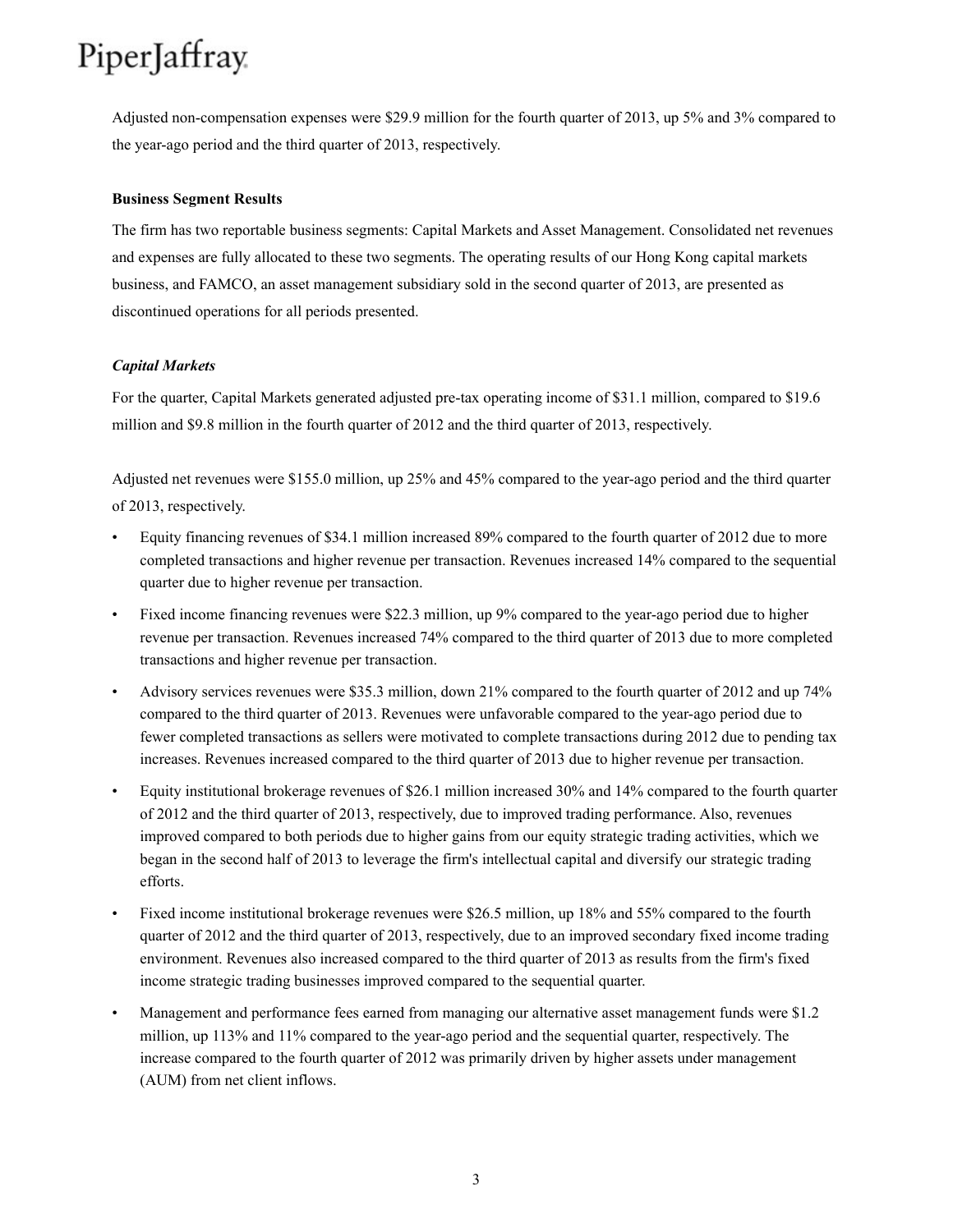- Adjusted investment income, which includes gains and losses on our merchant banking and firm investments, was \$11.3 million compared to \$0.9 million in the year-ago period and \$4.6 million in the sequential quarter. Adjusted revenues increased compared to both periods due primarily to higher gains on our merchant banking investments.
- Long-term financing expenses, which represent interest paid on the firm's variable rate senior notes and syndicated bank facility, were \$1.8 million, down 37% compared to the fourth quarter of 2012. The decrease was due to additional costs recognized in the fourth quarter of 2012 upon prepayment of the syndicated bank facility. Long-term financing expenses were flat compared to the third quarter of 2013.
- Adjusted operating expenses for the fourth quarter were \$123.9 million, up 18% and 27% compared to the prior year quarter and the third quarter of 2013, resulting from higher compensation expenses due to improved operating results and business expansion.
- Adjusted segment pre-tax operating margin was 20.1% compared to 15.8% in the year-ago period and 9.1% in the third quarter of 2013. Adjusted pre-tax operating margin improved compared to both periods due to leverage on our non-compensation expenses from higher adjusted net revenues.

#### *Asset Management*

For the quarter ended December 31, 2013, Asset Management generated adjusted pre-tax operating income of \$11.0 million, up 103% and 43% compared to the fourth quarter of 2012 and the third quarter of 2013, respectively.

Net revenues were \$27.6 million, an increase of 69% and 53% compared to the fourth quarter of 2012 and the third quarter of 2013, respectively, due to higher management and performance fees. Performance fees, the majority of which are recorded in the fourth quarter if earned, were \$7.1 million in the current quarter, compared to \$0.1 million in the year-ago period and the third quarter of 2013. Net revenues also increased compared to both periods due to higher management fees from increased AUM due to market appreciation.

- Adjusted operating expenses for the current quarter were \$16.6 million, up 52% and 60% compared to the yearago period and the third quarter of 2013, respectively, due to higher compensation expenses.
- Adjusted segment pre-tax operating margin was 39.8%, compared to 33.0% in the year-ago period and 42.6% in the third quarter of 2013. Adjusted segment pre-tax margin improved relative to the prior year quarter due to higher adjusted net revenues, and decreased relative to the sequential quarter due to higher compensation expenses.
- Assets under management were \$11.2 billion at the end of the fourth quarter of 2013, compared to \$9.1 billion in the year-ago period and \$10.6 billion at the end of the third quarter of 2013. Increases in AUM have been driven by market appreciation.

#### **Other Matters**

In the fourth quarter of 2013, we reversed the full amount of our U.K. subsidiary's deferred tax asset valuation allowance resulting in a \$4.0 million, or \$0.25 per diluted common share, tax benefit to our results of operations for the quarter.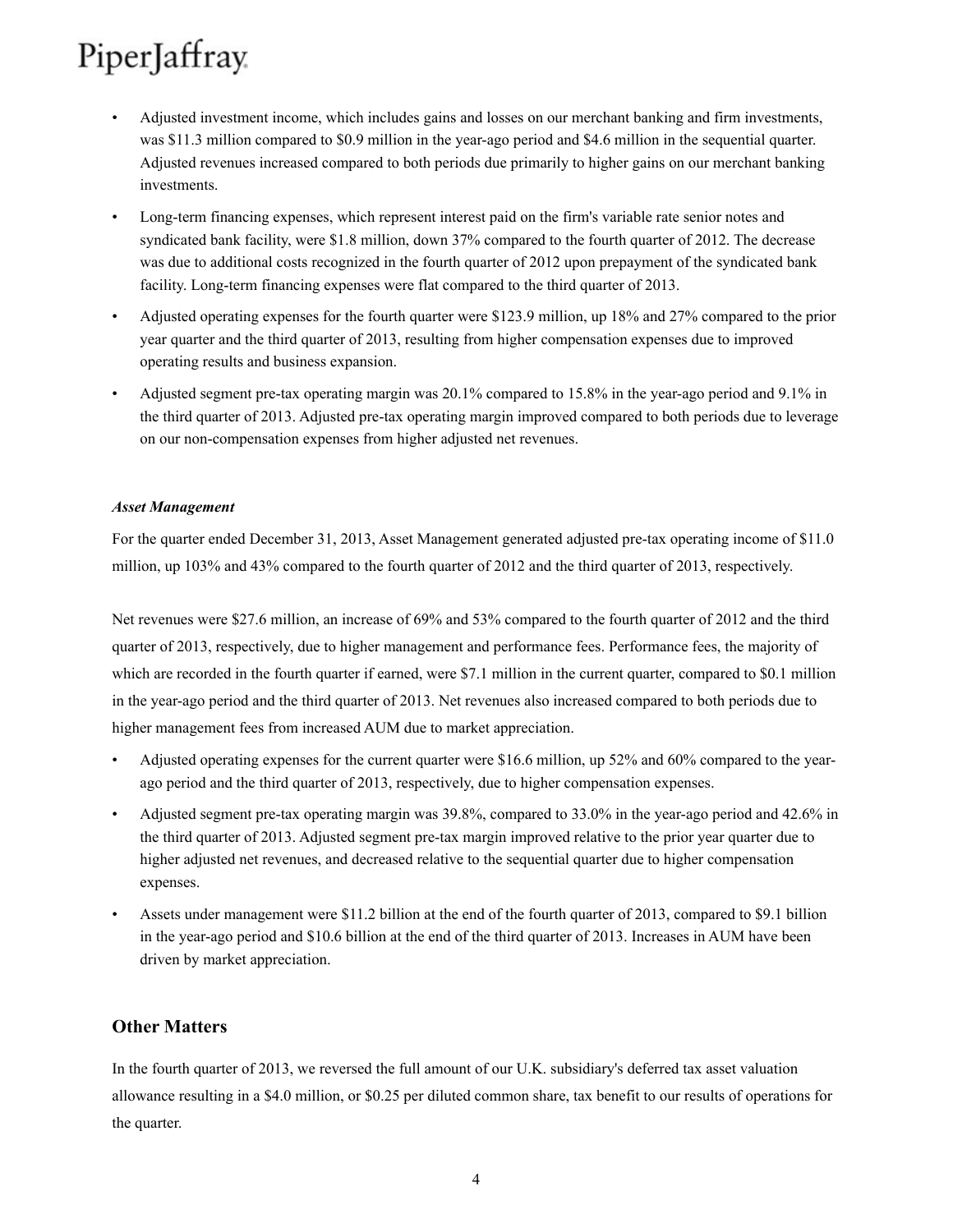#### **Fourth Quarter Results from Discontinued Operations – U.S. GAAP Basis**

Discontinued operations include the results of our Hong Kong capital markets business, which we shut down in 2012, and FAMCO, an asset management subsidiary we sold in the second quarter of 2013.

For the quarter ended December 31, 2013, the net loss from discontinued operations was \$0.8 million, or \$0.05 per diluted common share. The net loss was driven by remaining costs related to the sale of FAMCO and the liquidation of our Hong Kong subsidiaries. The net loss from discontinued operations was \$3.7 million, or \$0.21 per diluted common share, in the year-ago period and a net loss of \$1.5 million, or \$0.09 per diluted common share, in the third quarter of 2013.

#### **Full-Year 2013 Results from Continuing Operations – Non-GAAP Basis**

#### **Adjusted Consolidated Expenses**

For 2013, adjusted compensation and benefits expenses were \$319.6 million, up 8% compared to 2012, due to improved financial performance. Adjusted compensation and benefits expenses were 61.9% of adjusted net revenues, up from 61.0% in 2012 primarily due to changes in our mix of revenues.

Adjusted non-compensation expenses were \$111.0 million in 2013, consistent with the prior year.

#### **Business Segment Results**

#### *Capital Markets*

For 2013, Capital Markets generated adjusted pre-tax operating income of \$52.3 million, consistent with \$53.6 million in 2012. Adjusted net revenues were \$434.5 million in 2013, up 3% compared to \$420.0 million in the prior year.

Adjusted operating expenses were \$382.2 million in 2013, up 4% compared to 2012. Adjusted segment pre-tax operating margin was 12.0%, down slightly from 2012.

#### *Asset Management*

For 2013, Asset Management generated adjusted pre-tax operating income of \$33.5 million, up 35% compared to 2012. Net revenues were \$81.9 million in 2013, up 27% compared to 2012 due to higher management and performance fees.

Adjusted operating expenses were \$48.4 million in 2013, up 21% compared to 2012, due to higher compensation expenses. Adjusted segment pre-tax operating margin was 40.9% compared to 38.3% in 2012. The increase in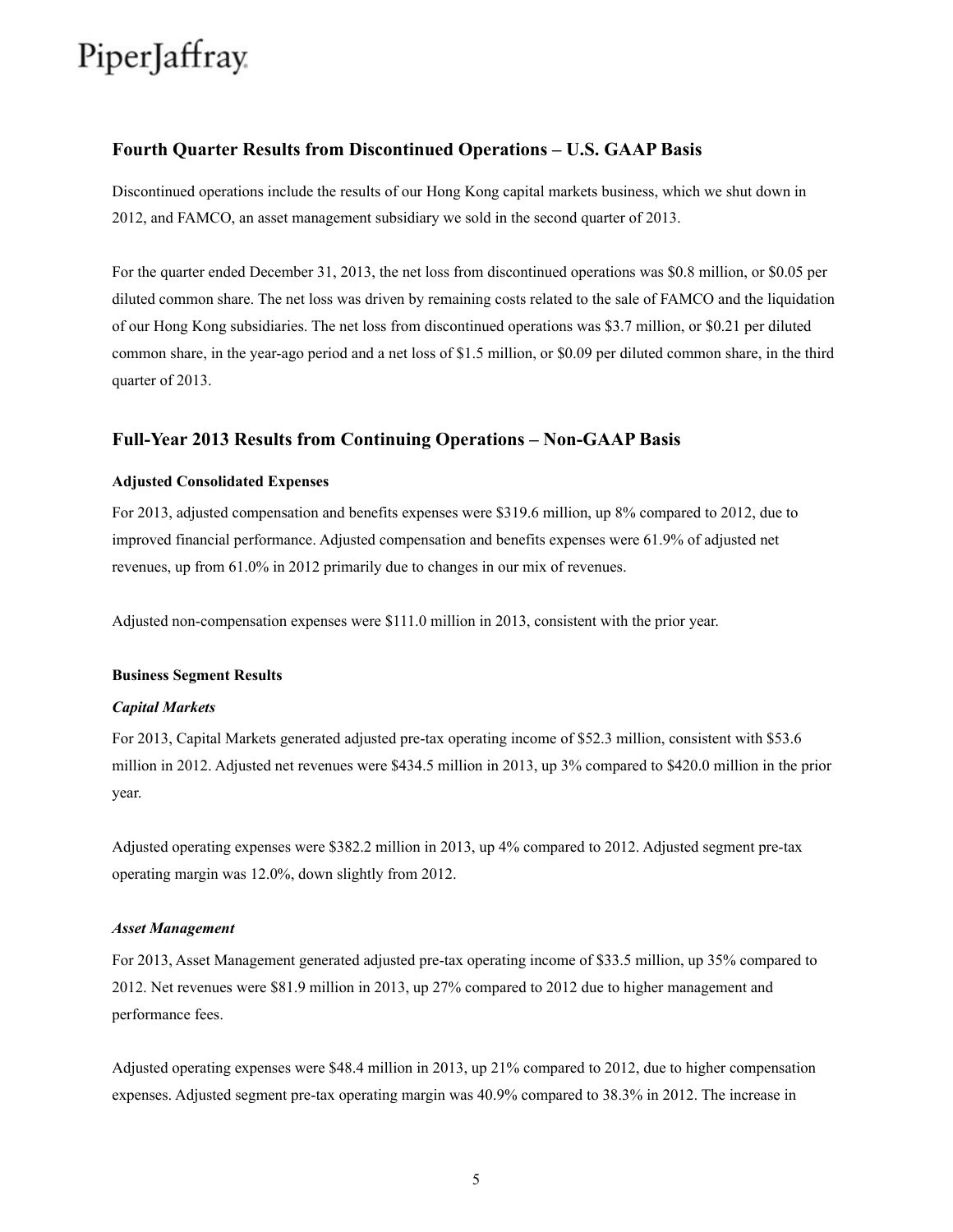adjusted segment pre-tax operating margin in 2013 resulted from improved operating results which were driven by higher net revenues.

#### **Other Matters**

During 2013, the firm returned \$55.9 million of capital to shareholders by repurchasing approximately 1,720,000 shares, or 11% of our outstanding common stock, at an average price of \$32.52 per share. The firm has \$39.5 million remaining on its share repurchase authorization, which expires on September 30, 2014.

In 2013, the firm acquired \$15.5 million, or approximately 387,000 shares, related to employee obligations on the vesting of equity awards.

#### **Additional Shareholder Information\***

|                                                                                      | <b>For the Quarter Ended</b> |                 |                  |  |  |  |  |  |  |  |
|--------------------------------------------------------------------------------------|------------------------------|-----------------|------------------|--|--|--|--|--|--|--|
|                                                                                      | Dec. 31, 2013                | Sept. 30, 2013  | Dec. 31, 2012    |  |  |  |  |  |  |  |
| <b>Full time employees</b>                                                           | 1,026                        | 1,002           | 907              |  |  |  |  |  |  |  |
| <b>Equity financings</b>                                                             |                              |                 |                  |  |  |  |  |  |  |  |
| # of transactions                                                                    | 26                           | 27              | 16               |  |  |  |  |  |  |  |
| Capital raised                                                                       | \$3.8 billion                | \$4.8 billion   | \$1.5 billion    |  |  |  |  |  |  |  |
| <b>Negotiated tax-exempt issuances</b>                                               |                              |                 |                  |  |  |  |  |  |  |  |
| # of transactions                                                                    | 97                           | 61              | 121              |  |  |  |  |  |  |  |
| Par value                                                                            | \$1.8 billion                | \$1.3 billion   | \$1.6 billion    |  |  |  |  |  |  |  |
| Mergers & acquisitions                                                               |                              |                 |                  |  |  |  |  |  |  |  |
| # of transactions                                                                    | 13                           | 11              | 22               |  |  |  |  |  |  |  |
| Aggregate deal value                                                                 | \$1.3 billion                | \$1.0 billion   | \$6.8 billion    |  |  |  |  |  |  |  |
| <b>Asset Management</b>                                                              |                              |                 |                  |  |  |  |  |  |  |  |
| <b>AUM</b>                                                                           | \$11.2 billion               | \$10.6 billion  | \$9.1 billion    |  |  |  |  |  |  |  |
| Common shareholders' equity                                                          | \$734.7 million              | \$707.4 million | $$733.3$ million |  |  |  |  |  |  |  |
| Rolling 12 month return on average<br>common shareholders' equity **                 | $6.2\%$                      | 4.1%            | 5.7%             |  |  |  |  |  |  |  |
| Rolling 12 month return on average<br>tangible common shareholders' equity $\dagger$ | $9.3\%$                      | $6.1\%$         | 8.7%             |  |  |  |  |  |  |  |
| Book value per share                                                                 | \$51.08                      | \$49.11         | \$48.20          |  |  |  |  |  |  |  |
| Tangible book value per share $\ddagger$                                             | \$33.66                      | \$31.56         | \$32.39          |  |  |  |  |  |  |  |

\* Number of employees, transaction data, and AUM reflect continuing operations; other numbers reflect continuing and discontinued results.

\*\* Rolling 12 month return on average common shareholders' equity is computed by dividing net income applicable to Piper Jaffray Companies' for the last 12 months by average monthly common shareholders' equity.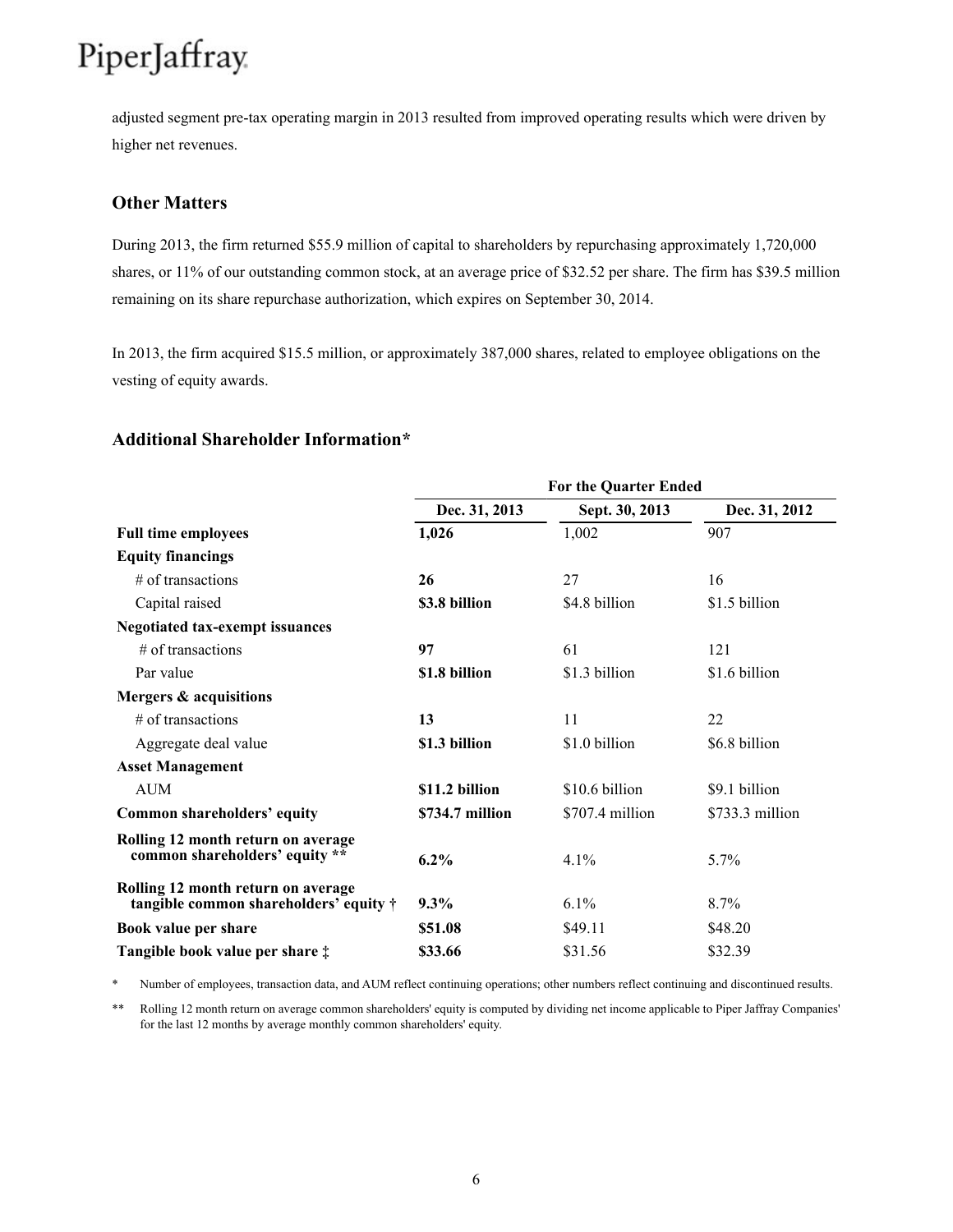† Rolling 12 month return on average tangible common shareholders' equity is computed by dividing net income applicable to Piper Jaffray Companies' for the last 12 months by average monthly common shareholders' equity less average goodwill and identifiable intangible assets. Management believes that the rolling 12 month return on average tangible common shareholders' equity is a meaningful measure of our return on tangible assets deployed in the business. Average shareholders' equity is the most directly comparable GAAP financial measure to average tangible shareholders' equity. The following is a reconciliation of average common shareholders' equity to average tangible common shareholders' equity:

| (Amounts in thousands)                                         |  | As of<br>Dec. 31, 2013 | As of<br>Sept. 30, 2013 |         |  | As of<br>Dec. 31, 2012 |
|----------------------------------------------------------------|--|------------------------|-------------------------|---------|--|------------------------|
|                                                                |  |                        |                         |         |  |                        |
| Average common shareholders' equity                            |  | 728.187                |                         | 730.348 |  | 721,131                |
| Deduct: average goodwill and identifiable intangible<br>assets |  | 244,770                |                         | 243.883 |  | 249,398                |
| Average tangible common shareholders' equity                   |  | 483.417                |                         | 486.465 |  | 471,733                |

‡ Tangible book value per share is computed by dividing tangible shareholders' equity by common shares outstanding. Tangible shareholders' equity equals total shareholders' equity less goodwill and identifiable intangible assets. Management believes that tangible book value per share is a meaningful measure of the tangible assets deployed in our business. Shareholders' equity is the most directly comparable GAAP financial measure to tangible shareholders' equity. The following is a reconciliation of shareholders' equity to tangible shareholders' equity:

|                                                     | As of         | As of          | As of         |
|-----------------------------------------------------|---------------|----------------|---------------|
| (Amounts in thousands)                              | Dec. 31, 2013 | Sept. 30, 2013 | Dec. 31, 2012 |
| Common shareholders' equity                         | 734.676       | 707.365        | 733,292       |
| Deduct: goodwill and identifiable intangible assets | 250.564       | 252.761        | 240.480       |
| Tangible common shareholders' equity                | 484.112       | 454.604        | 492.812       |

### **Additional Shareholder Information\* – Continued**

|                                        |                | <b>For the Year Ended</b> |
|----------------------------------------|----------------|---------------------------|
|                                        | Dec. 31, 2013  | Dec. 31, 2012             |
| <b>Equity financings</b>               |                |                           |
| $\#$ of transactions                   | 92             | 67                        |
| Capital raised                         | \$19.9 billion | \$9.1 billion $\wedge$    |
| <b>Negotiated tax-exempt issuances</b> |                |                           |
| $\#$ of transactions                   | 413            | 444                       |
| Par value                              | \$7.9 billion  | \$7.3 billion             |
| Mergers & acquisitions                 |                |                           |
| $\#$ of transactions                   | 31             | 40                        |
| Aggregate deal value                   | \$2.9 billion  | \$10.2 billion            |

Number of employees, transaction data, and AUM reflect continuing operations; other numbers reflect continuing and discontinued results.

^ Due to size, Facebook IPO capital raised has been excluded.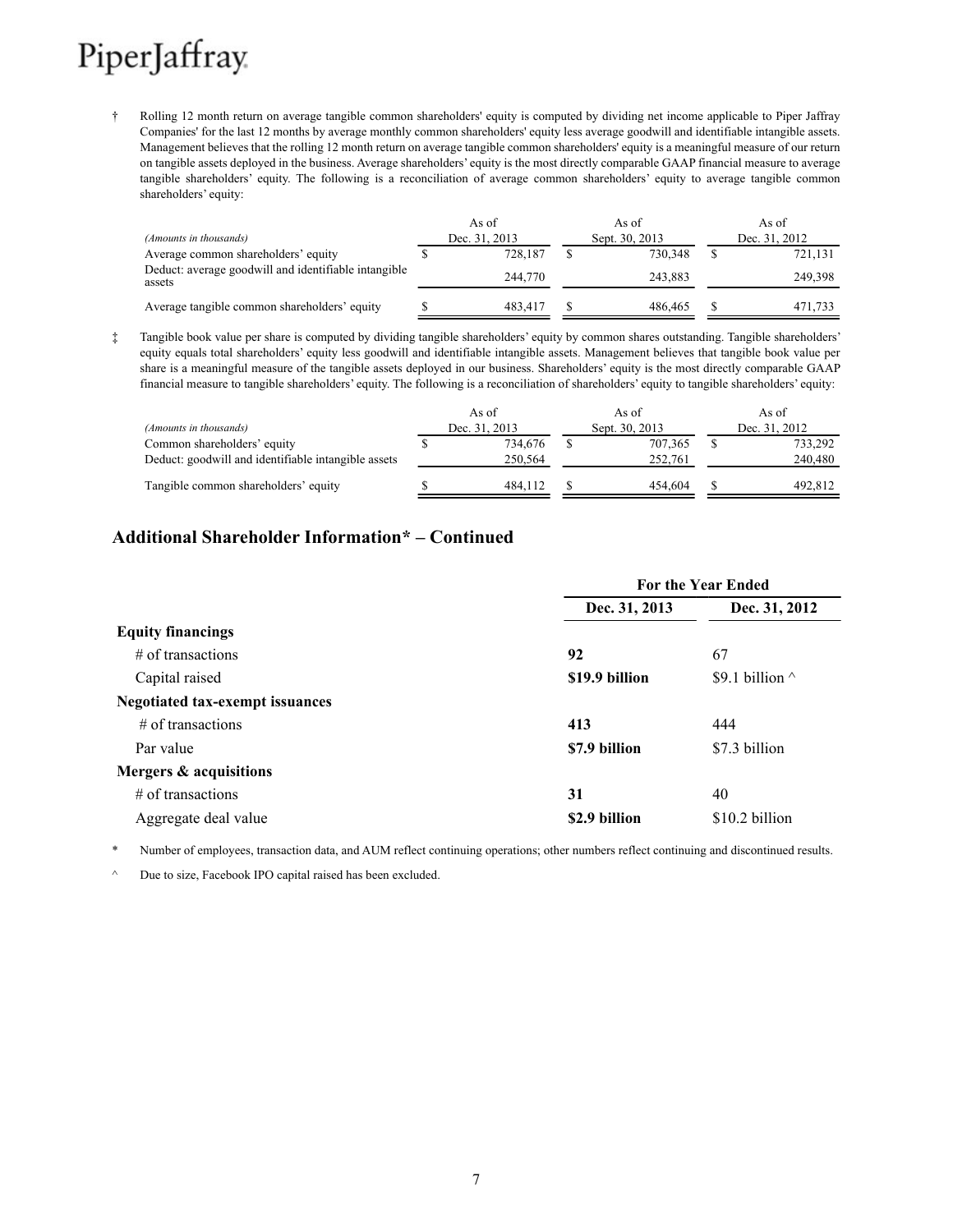### **Conference Call**

Andrew S. Duff, chairman and chief executive officer, and Debbra L. Schoneman, chief financial officer, will hold a conference call to review the financial results Wed., Jan. 29 at 9 a.m. ET (8 a.m. CT). The earnings release will be available on or after Jan. 29 at the firm's Web site at www.piperjaffray.com. The call can be accessed via webcast or by dialing (888)810-0209 or (706)902-1361 (international) and referencing reservation #31229398. Callers should dial in at least 15 minutes prior to the call time. A replay of the conference call will be available beginning at approximately 12 p.m. ET Jan. 29 at the same Web address or by calling (855)859-2056 and referencing reservation #31229398.

#### **About Piper Jaffray**

Piper Jaffray is an investment bank and asset management firm serving clients in the U.S. and internationally. Proven advisory teams combine deep industry, product and sector expertise with ready access to capital. Founded in 1895, the firm is headquartered in Minneapolis and has offices across the United States and in London, Hong Kong and Zurich. www.piperjaffray.com

#### **Investor Relations Contact**

Tom Smith Tel: 612 303-6336

#### **Cautionary Note Regarding Forward-Looking Statements**

This press release and the conference call to discuss the contents of this press release contain forward-looking statements. Statements that are not historical or current facts, including statements about beliefs and expectations, are forward-looking statements and are subject to significant risks and uncertainties that are difficult to predict. These forward-looking statements cover, among other things, statements made about general economic and market conditions (including the interest rate environment and outlook for equity markets), the market positioning of and prospects for our public finance business , the environment and prospects for capital markets and corporate advisory transactions (including our performance in specific sectors), our integration of Seattle-Northwest Securities Corporation and Edgeview Partners, L.P., the anticipated benefits from our hiring of an investment banking team from Partnership Capital Growth and other hires in our fixed income institutional brokerage business, expected additional costs relating to the sale of FAMCO and the liquidation of our Hong Kong business, anticipated financial results generally (including expectations regarding our non-compensation expenses, compensation ratio, revenue levels, operating margins, earnings per share, and return on equity), current deal pipelines (or backlogs), our strategic priorities (including growth in public finance, asset management, and corporate advisory), or other similar matters.

Forward-looking statements involve inherent risks and uncertainties, both known and unknown, and important factors could cause actual results to differ materially from those anticipated or discussed in the forward-looking statements. These risks, uncertainties and important factors include, but are not limited to, the following:

- market and economic conditions or developments may be unfavorable, including in specific sectors in which we operate, and these conditions or developments, such as market fluctuations or volatility, may adversely affect our business, revenue levels and profitability;
- further interest rate volatility, especially if the changes are rapid or severe, could continue to negatively impact our fixed income institutional business;
- strategic trading activities comprise a meaningful portion of our fixed income institutional brokerage revenue, and results from these activities may be volatile and vary significantly, including the possibility of incurring losses, on a quarterly and annual basis;
- the volume of anticipated investment banking transactions as reflected in our deal pipelines (and the net revenues we earn from such transactions) may differ from expected results if there is a decline in macroeconomic conditions or the financial markets, or if the terms of any transactions are modified;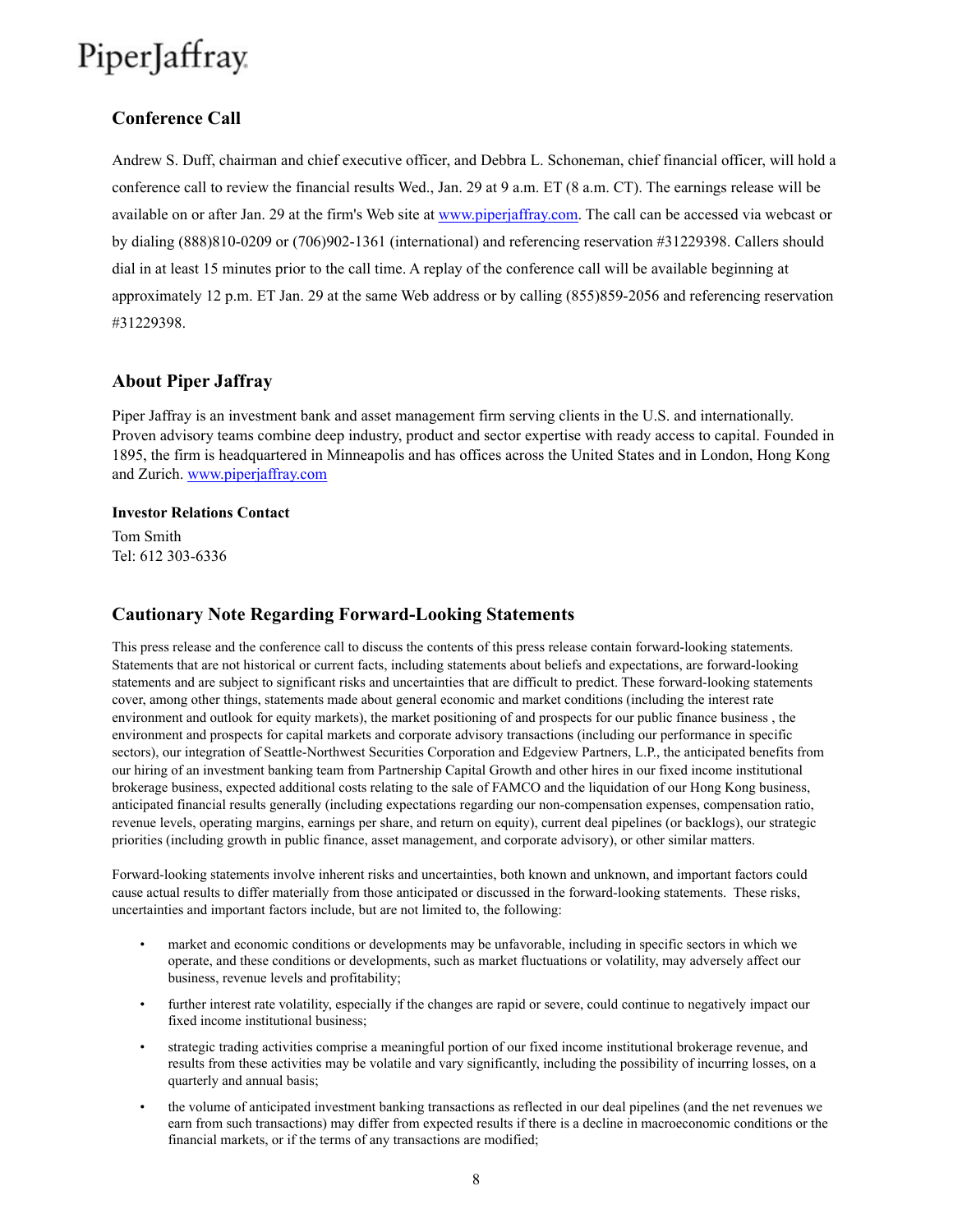- the expected benefits of the Seattle-Northwest and Edgeview acquisitions and any hires that we make, including the hiring of a team as was done in the case of Partnership Capital Growth, may take longer than anticipated to achieve and may not be achieved in their entirety or at all, and will depend upon our integration of the companies and performance of new hires proving successful; and
- our stock price may fluctuate as a result of several factors, including but not limited to, changes in our revenues and operating results.

A further listing and description of these and other risks, uncertainties and important factors can be found in the sections titled "Risk Factors" in Part I, Item 1A of our Annual Report on Form 10-K for the year ended December 31, 2012 and "Management's Discussion and Analysis of Financial Condition and Results of Operations" in Part II, Item 7 of our Annual Report on Form 10-K for the year ended December 31, 2012, and updated in our subsequent reports filed with the SEC (available at our Web site at www.piperjaffray.com and at the SEC Web site at www.sec.gov).

Forward-looking statements speak only as of the date they are made, and readers are cautioned not to place undue reliance on them. We undertake no obligation to update them in light of new information or future events.

© 2014 Piper Jaffray Companies, 800 Nicollet Mall, Suite 1000, Minneapolis, Minnesota 55402-7020

###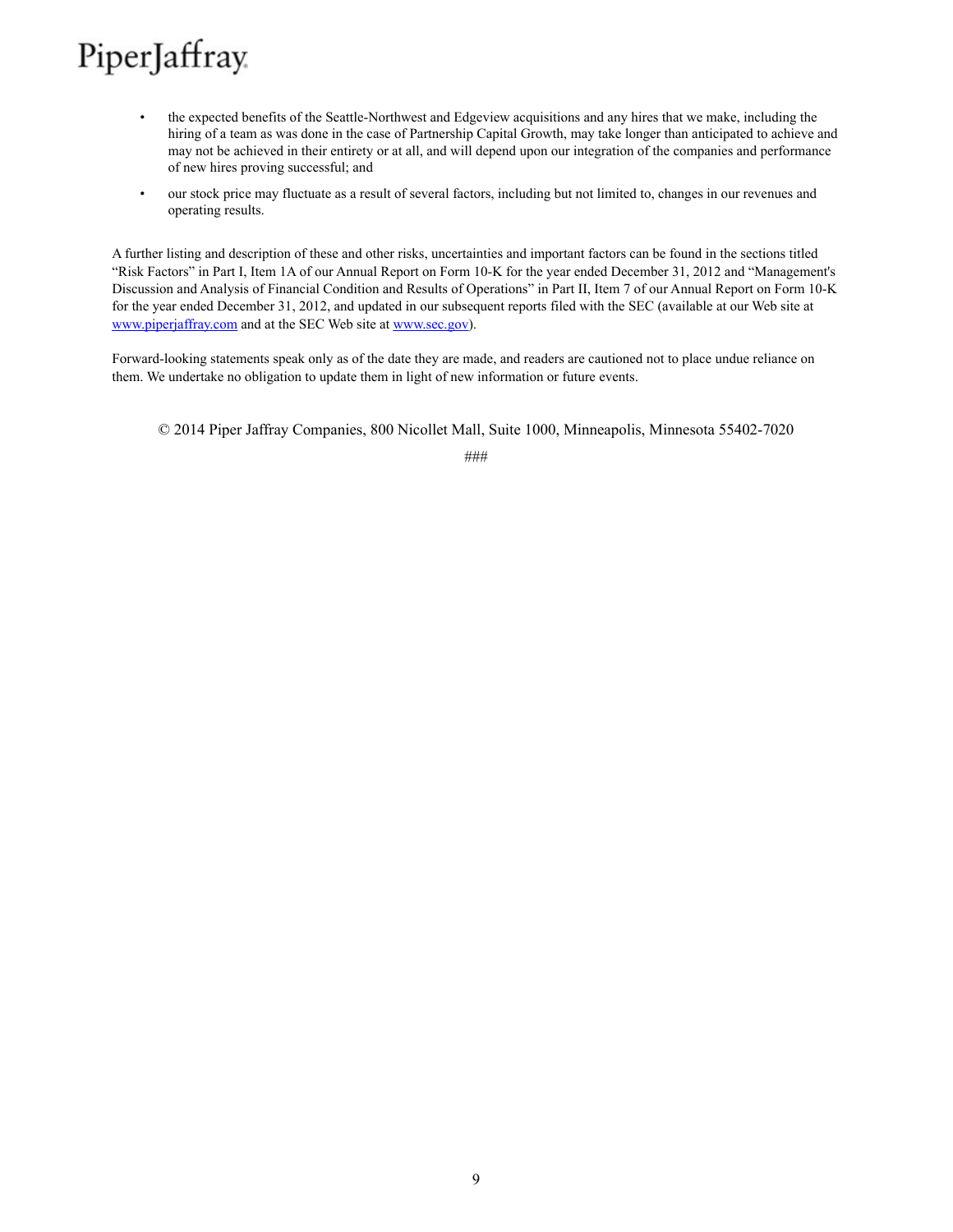### **Piper Jaffray Companies Preliminary Results of Operations (U.S. GAAP – Unaudited)**

|                                                                                   |              | <b>Three Months Ended</b> |              | Percent Inc/(Dec) |                                                             | <b>Twelve Months Ended</b> |              |           |
|-----------------------------------------------------------------------------------|--------------|---------------------------|--------------|-------------------|-------------------------------------------------------------|----------------------------|--------------|-----------|
|                                                                                   | Dec. 31,     | Sept. 30,                 | Dec. 31,     | 4Q '13            | 4Q '13                                                      | Dec. 31,                   | Dec. 31,     | Percent   |
| (Amounts in thousands, except per share data)                                     | 2013         | 2013                      | 2012         | vs. 3Q '13        | vs. 4Q '12                                                  | 2013                       | 2012         | Inc/(Dec) |
| <b>Revenues:</b>                                                                  |              |                           |              |                   |                                                             |                            |              |           |
| Investment banking                                                                | \$<br>91,639 | \$<br>62,848              | 82,887<br>\$ | 45.8 %            | $10.6 \%$                                                   | 248,563<br>$\mathbb{S}$    | \$232,958    | $6.7 \%$  |
| Institutional brokerage                                                           | 46,572       | 35,318                    | 37,369       | 31.9              | 24.6                                                        | 146,648                    | 166,642      | (12.0)    |
| Asset management                                                                  | 27,461       | 18,701                    | 16,761       | 46.8              | 63.8                                                        | 83,045                     | 65,699       | 26.4      |
| Interest                                                                          | 14,940       | 12,360                    | 10,395       | 20.9              | 43.7                                                        | 50,409                     | 37,845       | 33.2      |
| Investment income/(loss)                                                          | 13,281       | 5,279                     | (248)        | 151.6             | $\ensuremath{\text{N}}\xspace/\ensuremath{\text{M}}\xspace$ | 21,566                     | 4,903        | 339.9     |
| Total revenues                                                                    | 193,893      | 134,506                   | 147,164      | 44.2              | 31.8                                                        | 550,231                    | 508,047      | 8.3       |
| Interest expense                                                                  | 6,317        | 6,192                     | 6,253        | $2.0\,$           | 1.0                                                         | 25,036                     | 19,095       | 31.1      |
| Net revenues                                                                      | 187,576      | 128,314                   | 140,911      | 46.2              | 33.1                                                        | 525,195                    | 488,952      | 7.4       |
| Non-interest expenses:                                                            |              |                           |              |                   |                                                             |                            |              |           |
| Compensation and benefits                                                         | 111,933      | 79,426                    | 87,415       | 40.9              | 28.0                                                        | 322,464                    | 296,882      | 8.6       |
| Occupancy and equipment                                                           | 6,624        | 6,509                     | 6,783        | 1.8               | (2.3)                                                       | 25,493                     | 26,454       | (3.6)     |
| Communications                                                                    | 5,391        | 5,778                     | 4,431        | (6.7)             | 21.7                                                        | 21,431                     | 20,543       | 4.3       |
| Floor brokerage and clearance                                                     | 1,764        | 2,109                     | 2,120        | (16.4)            | (16.8)                                                      | 8,270                      | 8,054        | 2.7       |
| Marketing and business development                                                | 5,219        | 5,447                     | 4,926        | (4.2)             | 5.9                                                         | 21,603                     | 19,908       | 8.5       |
| Outside services                                                                  | 9,237        | 8,082                     | 8,188        | 14.3              | 12.8                                                        | 32,982                     | 27,998       | 17.8      |
| Restructuring and integration costs                                               | 866          | 3,823                     |              | (77.3)            | $\ensuremath{\text{N}}\xspace/\ensuremath{\text{M}}\xspace$ | 4,689                      | 3,642        | 28.7      |
| Intangible asset amortization expense                                             | 1,772        | 2,899                     | 1,736        | (38.9)            | 2.1                                                         | 7,993                      | 6,944        | 15.1      |
| Other operating expenses                                                          | 2,718        | 2,181                     | 2,530        | 24.6              | 7.4                                                         | 4,657                      | 9,516        | (51.1)    |
| Total non-interest expenses                                                       | 145,524      | 116,254                   | 118,129      | 25.2              | 23.2                                                        | 449,582                    | 419,941      | 7.1       |
| <b>Income from continuing operations</b><br>before income tax expense             | 42,052       | 12,060                    | 22,782       | 248.7             | 84.6                                                        | 75,613                     | 69,011       | 9.6       |
| Income tax expense                                                                | 10,260       | 2,886                     | 7,422        | 255.5             | 38.2                                                        | 20,390                     | 19,470       | 4.7       |
| Income from continuing operations                                                 | 31,792       | 9,174                     | 15,360       | 246.5             | 107.0                                                       | 55,223                     | 49,541       | 11.5      |
| <b>Discontinued operations:</b>                                                   |              |                           |              |                   |                                                             |                            |              |           |
| Loss from discontinued operations,<br>net of tax                                  | (818)        | (1,529)                   | (3,741)      | (46.5)            | (78.1)                                                      | (4,739)                    | (5,807)      | (18.4)    |
| Net income                                                                        | 30,974       | 7,645                     | 11,619       | 305.2             | 166.6                                                       | 50,484                     | 43,734       | 15.4      |
| Net income/(loss) applicable to<br>noncontrolling interests                       | 3,840        | 2,323                     | (205)        | 65.3              | $\ensuremath{\text{N}}\xspace/\ensuremath{\text{M}}\xspace$ | 5,394                      | 2,466        | 118.7     |
| Net income applicable to Piper<br>Jaffray Companies (a)                           | 27,134<br>S  | 5,322<br>\$               | 11,824<br>\$ | 409.8 %           | 129.5 %                                                     | 45,090<br>-S               | 41,268<br>S  | 9.3 %     |
| Net income applicable to Piper<br>Jaffray Companies' common<br>shareholders $(a)$ | 24,445<br>Y. | 4,826<br>\$               | 10,198<br>\$ | 406.5 %           | 139.7 % \$                                                  | 40,596                     | 35,335<br>\$ | 14.9 %    |

*Continued on next page*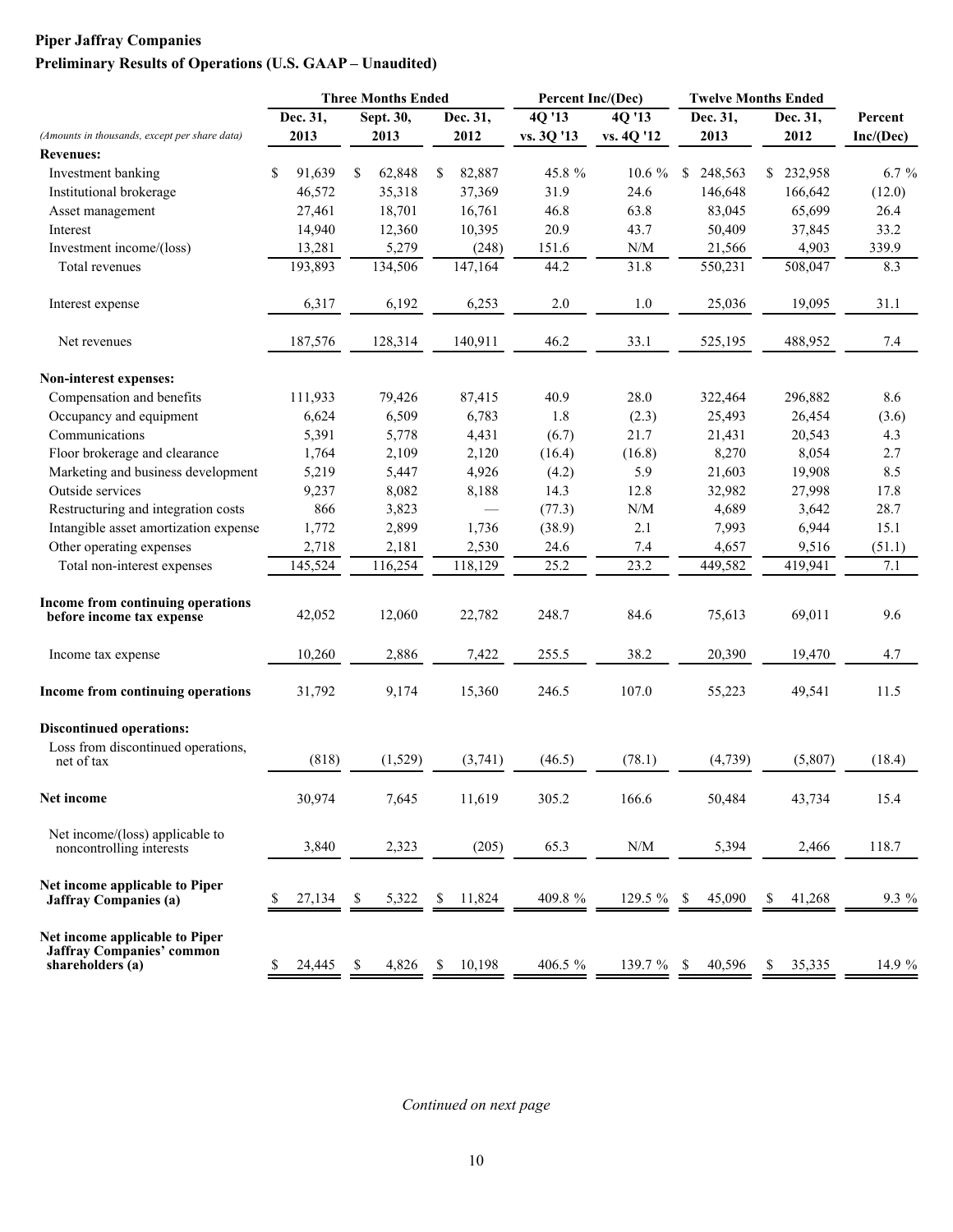|                                                                |              |          |             | <b>Three Months Ended</b> |              |          | <b>Percent Inc/(Dec)</b> |            |               | <b>Twelve Months Ended</b> |             |          |           |
|----------------------------------------------------------------|--------------|----------|-------------|---------------------------|--------------|----------|--------------------------|------------|---------------|----------------------------|-------------|----------|-----------|
|                                                                |              | Dec. 31, |             | Sept. 30,                 |              | Dec. 31, | 4Q '13                   | 4Q '13     |               | Dec. 31,                   |             | Dec. 31, | Percent   |
| (Amounts in thousands, except per share data)                  |              | 2013     | 2013        |                           |              | 2012     | vs. 3Q '13               | vs. 4Q '12 | 2013          |                            |             | 2012     | Inc/(Dec) |
| <b>Amounts applicable to Piper Jaffray</b><br><b>Companies</b> |              |          |             |                           |              |          |                          |            |               |                            |             |          |           |
| Net income from continuing<br>operations                       | \$           | 27,952   | \$          | 6,851                     | S            | 15,565   | 308.0%                   | 79.6 %     | <sup>\$</sup> | 49,829                     | S           | 47,075   | 5.9 %     |
| Net loss from discontinued operations                          |              | (818)    |             | (1,529)                   |              | (3,741)  | (46.5)                   | (78.1)     |               | (4, 739)                   |             | (5,807)  | (18.4)    |
| Net income applicable to Piper<br>Jaffray Companies            | \$           | 27,134   | \$          | 5,322                     | \$           | 11,824   | 409.8 %                  | 129.5 %    | <sup>\$</sup> | 45,090                     | \$          | 41,268   | 9.3 %     |
| Earnings/(loss) per basic common<br>share                      |              |          |             |                           |              |          |                          |            |               |                            |             |          |           |
| Income from continuing operations                              | \$           | 1.75     | \$          | 0.42                      | \$           | 0.88     | 316.7 %                  | 98.9 %     | <sup>\$</sup> | 2.98                       | \$          | 2.58     | $15.5\%$  |
| Loss from discontinued operations                              |              | (0.05)   |             | (0.09)                    |              | (0.21)   | (44.4)                   | (76.2)     |               | (0.28)                     |             | (0.32)   | (12.5)    |
| Earnings per basic common share                                | $\mathbb{S}$ | 1.70     | $\mathbf S$ | 0.33                      | $\mathbf S$  | 0.67     | 415.2 %                  | 153.7 %    | $\mathbf S$   | 2.70                       | $\mathbf S$ | 2.26     | 19.5 %    |
| Earnings/(loss) per diluted common<br>share                    |              |          |             |                           |              |          |                          |            |               |                            |             |          |           |
| Income from continuing operations                              | \$           | 1.75     | \$          | 0.42                      | \$           | 0.88     | 316.7 %                  | 98.9 %     | -S            | 2.98                       | \$          | 2.58     | $15.5\%$  |
| Loss from discontinued operations                              |              | (0.05)   |             | (0.09)                    |              | (0.21)   | (44.4)                   | (76.2)     |               | (0.28)                     |             | (0.32)   | (12.5)    |
| Earnings per diluted common share                              | \$           | 1.70     | \$.         | 0.33                      | $\mathbf{s}$ | 0.67     | 415.2 %                  | 153.7 %    | $\mathcal{S}$ | 2.70                       | \$          | 2.26     | 19.5 %    |
| Weighted average number of<br>common shares outstanding        |              |          |             |                           |              |          |                          |            |               |                            |             |          |           |
| <b>Basic</b>                                                   |              | 14,378   |             | 14,621                    |              | 15,253   | (1.7)%                   | (5.7)%     |               | 15,046                     |             | 15,615   | $(3.6)\%$ |
| Diluted                                                        |              | 14,397   |             | 14,626                    |              | 15,256   | $(1.6)\%$                | $(5.6)\%$  |               | 15,061                     |             | 15,616   | $(3.6)\%$ |

*(a) Net income applicable to Piper Jaffray Companies is the total net income earned by the Company. Piper Jaffray Companies calculates earnings per common share using the two-class method, which requires the allocation of consolidated net income between common shareholders and participating security holders, which in the case of Piper Jaffray Companies, represents unvested restricted stock with dividend rights.*

*N/M — Not meaningful*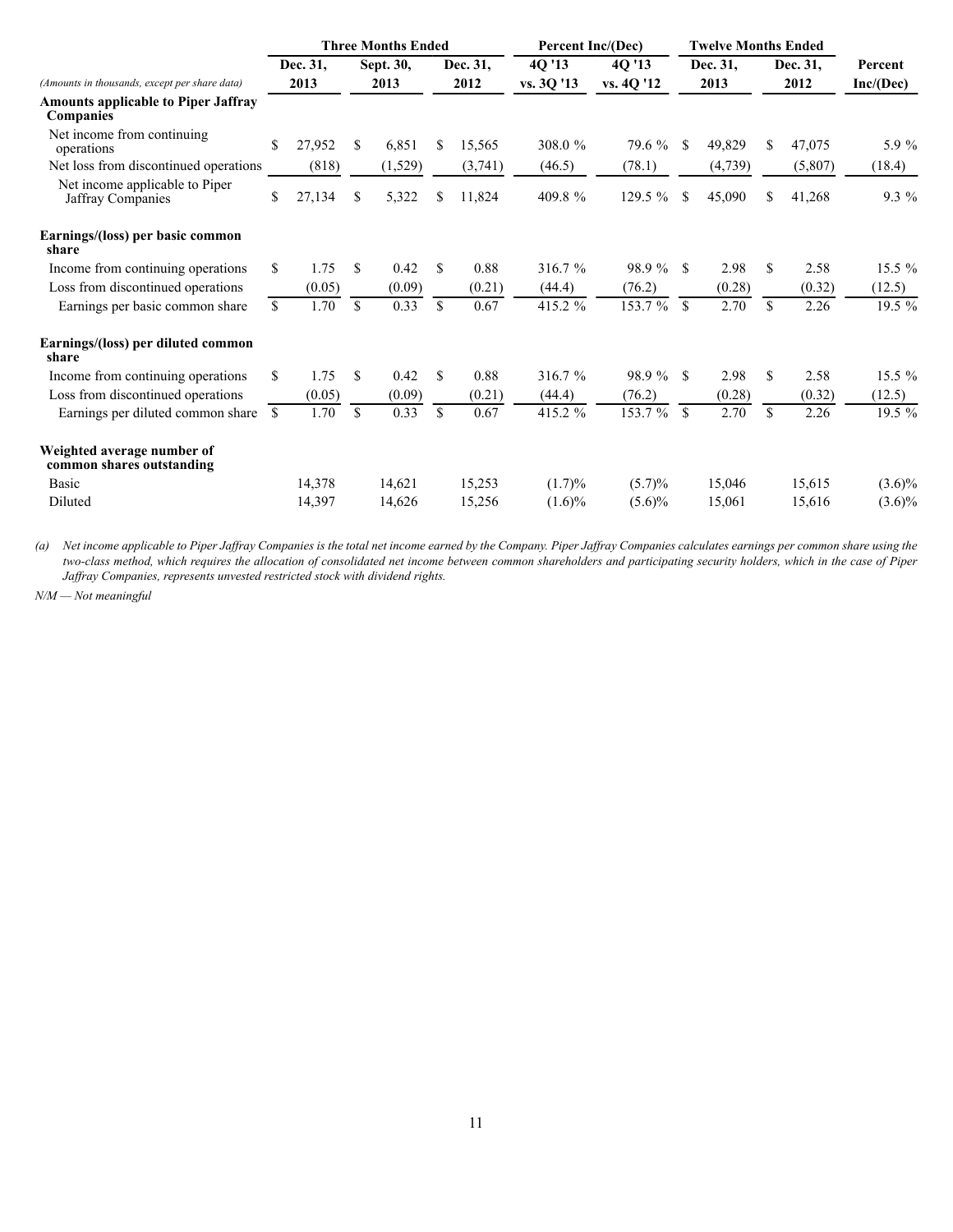### **Piper Jaffray Companies Preliminary Segment Data from Continuing Operations (U.S. GAAP – Unaudited)**

|                                              | <b>Three Months Ended</b> |             |           | Percent Inc/(Dec)                                           |                                                             | <b>Twelve Months Ended</b> |           |           |
|----------------------------------------------|---------------------------|-------------|-----------|-------------------------------------------------------------|-------------------------------------------------------------|----------------------------|-----------|-----------|
|                                              | Dec. 31,                  | Sept. 30,   | Dec. 31,  | 4Q '13                                                      | 40'13                                                       | Dec. 31,                   | Dec. 31,  | Percent   |
| (Dollars in thousands)                       | 2013                      | 2013        | 2012      | vs. 3Q '13                                                  | vs. 4Q '12                                                  | 2013                       | 2012      | Inc/(Dec) |
| <b>Capital Markets</b><br>Investment banking |                           |             |           |                                                             |                                                             |                            |           |           |
| Financing                                    |                           |             |           |                                                             |                                                             |                            |           |           |
| Equities                                     | \$34,139                  | \$30,010    | \$18,039  | 13.8%                                                       | 89.3%                                                       | \$100,224                  | \$73,180  | 37.0 %    |
| Debt                                         | 22,313                    | 12,808      | 20,504    | 74.2                                                        | 8.8                                                         | 74,284                     | 74,102    | 0.2       |
| Advisory services                            | 35,255                    | 20,215      | 44,495    | 74.4                                                        | (20.8)                                                      | 74,420                     | 86,165    | (13.6)    |
| Total investment banking                     | 91,707                    | 63,033      | 83,038    | 45.5                                                        | 10.4                                                        | 248,928                    | 233,447   | 6.6       |
| Institutional sales and trading              |                           |             |           |                                                             |                                                             |                            |           |           |
| Equities                                     | 26,092                    | 22,958      | 20,134    | 13.7                                                        | 29.6                                                        | 91,169                     | 75,723    | 20.4      |
| Fixed income                                 | 26,543                    | 17,083      | 22,413    | 55.4                                                        | 18.4                                                        | 76,275                     | 111,492   | (31.6)    |
| Total institutional sales and trading        | 52,635                    | 40,041      | 42,547    | 31.5                                                        | 23.7                                                        | 167,444                    | 187,215   | (10.6)    |
| Management and performance fees              | 1,214                     | 1,094       | 571       | 11.0                                                        | 112.6                                                       | 3,891                      | 1,678     | 131.9     |
| Investment income                            | 16,191                    | 7,892       | 1,237     | 105.2                                                       | N/M                                                         | 30,404                     | 9,840     | 209.0     |
| Long-term financing expenses                 | (1,802)                   | (1,797)     | (2,871)   | 0.3                                                         | (37.2)                                                      | (7, 420)                   | (7,982)   | (7.0)     |
| Net revenues                                 | 159,945                   | 110,263     | 124,522   | 45.1                                                        | 28.4                                                        | 443,247                    | 424,198   | 4.5       |
| Operating expenses                           | 126,930                   | 103,906     | 105,099   | 22.2                                                        | 20.8                                                        | 393,231                    | 371,628   | 5.8       |
| Segment pre-tax operating income             | \$33,015                  | 6,357<br>\$ | \$19,423  | 419.3%                                                      | 70.0%                                                       | \$50,016                   | \$52,570  | (4.9)%    |
| Segment pre-tax operating margin             | 20.6%                     | 5.8%        | 15.6%     |                                                             |                                                             | 11.3%                      | 12.4%     |           |
| <b>Asset Management</b>                      |                           |             |           |                                                             |                                                             |                            |           |           |
| Management and performance fees              |                           |             |           |                                                             |                                                             |                            |           |           |
| Management fees                              | \$19,123                  | \$17,547    | \$16,069  | $9.0\%$                                                     | 19.0%                                                       | \$71,314                   | \$63,236  | 12.8 %    |
| Performance fees                             | 7,124                     | 60          | 121       | $\ensuremath{\text{N}}\xspace/\ensuremath{\text{M}}\xspace$ | $\ensuremath{\text{N}}\xspace/\ensuremath{\text{M}}\xspace$ | 7,840                      | 785       | 898.7     |
| Total management and performance fees        | 26,247                    | 17,607      | 16,190    | 49.1                                                        | 62.1                                                        | 79,154                     | 64,021    | 23.6      |
| Investment income                            | 1,384                     | 444         | 199       | 211.7                                                       | 595.5                                                       | 2,794                      | 733       | 281.2     |
| Net revenues                                 | 27,631                    | 18,051      | 16,389    | 53.1                                                        | 68.6                                                        | 81,948                     | 64,754    | 26.6      |
| Operating expenses                           | 18,594                    | 12,348      | 13,030    | 50.6                                                        | 42.7                                                        | 56,351                     | 48,313    | 16.6      |
| Segment pre-tax operating income             | 9,037<br>S.               | 5,703<br>S, | \$3,359   | 58.5%                                                       |                                                             | 169.0% \$ 25,597           | \$16,441  | 55.7 %    |
| Segment pre-tax operating margin             | 32.7%                     | 31.6%       | $20.5\%$  |                                                             |                                                             | 31.2%                      | 25.4%     |           |
| <b>Total</b>                                 |                           |             |           |                                                             |                                                             |                            |           |           |
| Net revenues                                 | \$187,576                 | \$128,314   | \$140,911 | 46.2%                                                       |                                                             | 33.1% \$525,195            | \$488,952 | $7.4\%$   |
|                                              |                           |             |           |                                                             |                                                             |                            |           |           |
| Operating expenses                           | 145,524                   | 116,254     | 118,129   | 25.2                                                        | 23.2                                                        | 449,582                    | 419,941   | 7.1       |
| Pre-tax operating income                     | 42,052                    | \$12,060    | \$22,782  | 248.7%                                                      | 84.6%                                                       | \$75,613                   | \$69,011  | $9.6\%$   |
| Pre-tax operating margin                     | 22.4%                     | 9.4%        | 16.2%     |                                                             |                                                             | 14.4%                      | 14.1%     |           |

*N/M — Not meaningful*

*Segment pre-tax operating income and segment pre-tax operation margin exclude the results of discontinued operations.*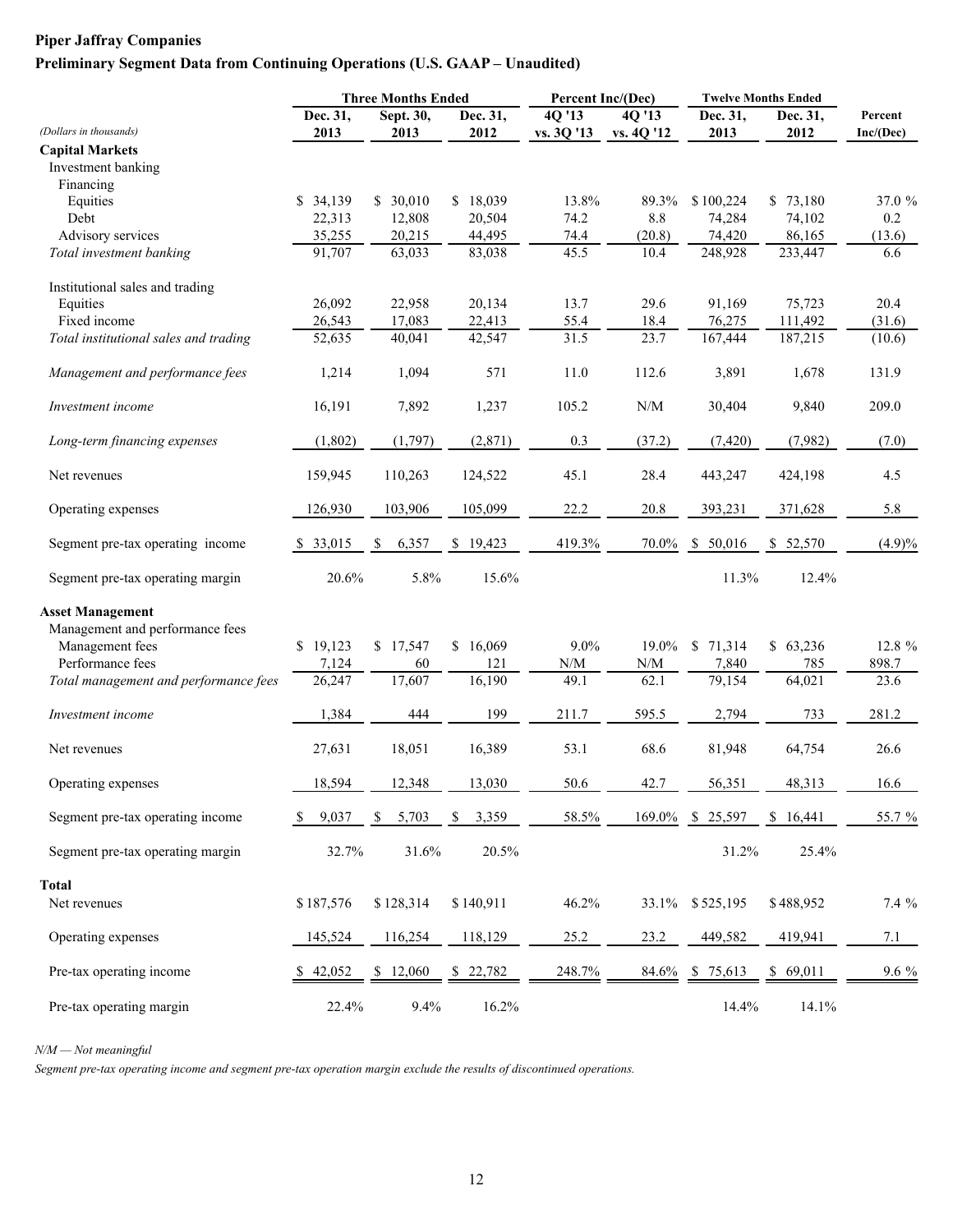#### **Piper Jaffray Companies**

#### **Preliminary Selected Summary Financial Information from Continuing Operations (Non-GAAP – Unaudited) (1)**

|                                                                                                           |              | <b>Three Months Ended</b> |              | Percent Inc/(Dec) |            |                 | <b>Twelve Months Ended</b> |           |
|-----------------------------------------------------------------------------------------------------------|--------------|---------------------------|--------------|-------------------|------------|-----------------|----------------------------|-----------|
|                                                                                                           | Dec. 31,     | Sept. 30,                 | Dec. 31,     | 4Q '13            | 40'13      | Dec. 31,        | Dec. 31,                   | Percent   |
| (Amounts in thousands, except per share data)                                                             | 2013         | 2013                      | 2012         | vs. 3Q '13        | vs. 4Q '12 | 2013            | 2012                       | Inc/(Dec) |
| <b>Revenues:</b>                                                                                          |              |                           |              |                   |            |                 |                            |           |
| Investment banking                                                                                        | \$<br>91,639 | \$62,848                  | \$ 82,887    | 45.8 %            | $10.6\%$   | \$248,563       | \$232,958                  | $6.7 \%$  |
| Institutional brokerage                                                                                   | 46,572       | 35,318                    | 37,369       | 31.9              | 24.6       | 146,648         | 166,642                    | (12.0)    |
| Asset management                                                                                          | 27,461       | 18,701                    | 16,761       | 46.8              | 63.8       | 83,045          | 65,699                     | 26.4      |
| Interest                                                                                                  | 11,400       | 9,605                     | 9,497        | 18.7              | 20.0       | 40,292          | 35,097                     | 14.8      |
| Investment income                                                                                         | 10,956       | 3,872                     | 63           | 183.0             | N/M        | 19,540          | 2,697                      | 624.5     |
| Total revenues                                                                                            | 188,028      | 130,344                   | 146,577      | 44.3              | 28.3       | 538,088         | 503,093                    | 7.0       |
| Interest expense                                                                                          | 5,385        | 5,321                     | 5,972        | 1.2               | (9.8)      | 21,687          | 18,315                     | 18.4      |
| Adjusted net revenues (2)                                                                                 | \$182,643    | \$125,023                 | \$140,605    | 46.1 %            | $29.9\%$   | \$516,401       | \$484,778                  | 6.5 %     |
| Non-interest expenses:                                                                                    |              |                           |              |                   |            |                 |                            |           |
| Adjusted compensation and<br>benefits $(3)$                                                               | \$110,652    | 78,445<br>\$              | 87.094<br>\$ | 41.1 $%$          | 27.0 %     | \$319,560       | \$295,598                  | 8.1 %     |
| Ratio of adjusted compensation and<br>benefits to adjusted net revenues                                   | 60.6%        | 62.7%                     | 61.9%        |                   |            | 61.9%           | 61.0%                      |           |
| Adjusted non-compensation<br>expenses $(4)$                                                               | 29,860       | 29,138<br>S.              | 28,467<br>S. | 2.5 %             |            | 4.9 % \$111,036 | \$110,765                  | $0.2 \%$  |
| Ratio of adjusted non-compensation<br>expenses to adjusted net revenues                                   | 16.3%        | 23.3%                     | 20.2%        |                   |            | 21.5%           | 22.8%                      |           |
| <b>Adjusted income:</b>                                                                                   |              |                           |              |                   |            |                 |                            |           |
| Adjusted income from continuing<br>operations before adjusted income<br>$\overline{ax}$ expense $(5)$     | \$<br>42,131 | S.<br>17,440              | \$25,044     | 141.6 %           | 68.2 %     | 85,805<br>S     | 78,415                     | $9.4\%$   |
| Adjusted operating margin (6)                                                                             | 23.1%        | 13.9%                     | 17.8%        |                   |            | 16.6%           | 16.2%                      |           |
| Adjusted income tax expense (7)                                                                           | 11,678       | 5,794                     | 8,222        | 101.6             | 42.0       | 26,258          | 24,087                     | 9.0       |
| <b>Adjusted net income from</b><br>continuing operations (8)                                              | 30.453       | 11,646<br>S.              | \$<br>16,822 | 161.5 %           | 81.0 %     | 59,547<br>S     | 54,328                     | $9.6\%$   |
| Effective tax rate (9)                                                                                    | 27.7%        | 33.2%                     | 32.8%        |                   |            | 30.6%           | 30.7%                      |           |
| Adjusted net income from<br>continuing operations applicable to<br><b>Piper Jaffray Companies' common</b> |              |                           |              |                   |            |                 |                            |           |
| shareholders (10)                                                                                         | \$<br>27,435 | \$10,561                  | \$14,509     | 159.8 %           | 89.1 %     | \$53,612        | \$46,517                   | 15.3 %    |
| Adjusted earnings per diluted                                                                             |              |                           |              |                   |            |                 |                            |           |
| common share from continuing<br>operations                                                                | \$<br>1.91   | 0.72<br>\$                | \$<br>0.95   | 163.9 %           | $100.4 \%$ | 3.56<br>- \$    | 2.98<br>\$                 | 19.5 %    |
| Weighted average number of<br>common shares outstanding                                                   |              |                           |              |                   |            |                 |                            |           |
| Diluted                                                                                                   | 14,397       | 14,626                    | 15,256       | $(1.6)\%$         | $(5.6)\%$  | 15,061          | 15,616                     | $(3.6)\%$ |

#### *N/M — Not meaningful*

*This presentation includes non-GAAP measures. The non-GAAP measures are not meant to be considered in isolation or as a substitute for the corresponding U.S. GAAP measures, and should be read only in conjunction with our consolidated financial statements prepared in accordance with U.S. GAAP. For a detailed explanation of the adjustments made to the corresponding U.S. GAAP measures, see "Reconciliation of U.S. GAAP to Selected Summary Financial Information."*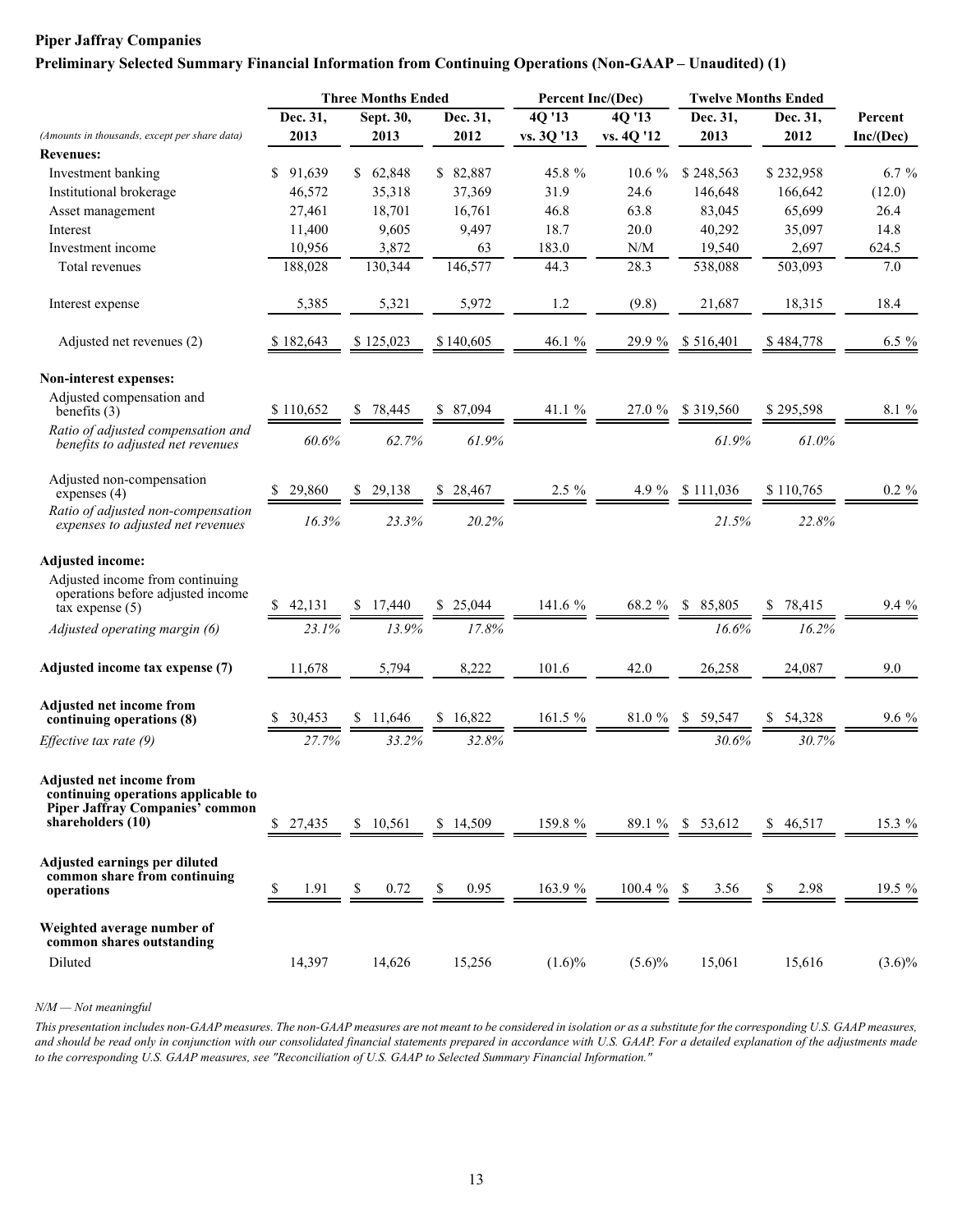#### **Piper Jaffray Companies Preliminary Adjusted Segment Data from Continuing Operations (Non-GAAP – Unaudited)**

|                                                     | <b>Three Months Ended</b> |                   |                  | Percent Inc/(Dec)                                           |                     | <b>Twelve Months Ended</b> |                  |                      |
|-----------------------------------------------------|---------------------------|-------------------|------------------|-------------------------------------------------------------|---------------------|----------------------------|------------------|----------------------|
| (Dollars in thousands)                              | Dec. 31,<br>2013          | Sept. 30,<br>2013 | Dec. 31,<br>2012 | $4Q$ <sup><math>13</math></sup><br>vs. 3Q '13               | 40'13<br>vs. 4Q '12 | Dec. 31,<br>2013           | Dec. 31,<br>2012 | Percent<br>Inc/(Dec) |
| <b>Capital Markets</b>                              |                           |                   |                  |                                                             |                     |                            |                  |                      |
| Investment banking                                  |                           |                   |                  |                                                             |                     |                            |                  |                      |
| Financing                                           |                           |                   |                  |                                                             |                     |                            |                  |                      |
| Equities                                            | \$34,139                  | \$30,010          | \$18,039         | 13.8%                                                       | 89.3%               | \$100,224                  | \$73,180         | 37.0 %               |
| Debt                                                | 22,313                    | 12,808            | 20,504           | 74.2                                                        | 8.8                 | 74,284                     | 74,102           | 0.2                  |
| Advisory services                                   | 35,255                    | 20,215            | 44,495           | 74.4                                                        | (20.8)              | 74,420                     | 86,165           | (13.6)               |
| Total investment banking                            | 91,707                    | 63,033            | 83,038           | 45.5                                                        | 10.4                | 248,928                    | 233,447          | 6.6                  |
|                                                     |                           |                   |                  |                                                             |                     |                            |                  |                      |
| Institutional sales and trading                     |                           |                   |                  |                                                             |                     |                            |                  |                      |
| Equities                                            | 26,092                    | 22,958            | 20,134           | 13.7                                                        | 29.6                | 91,169                     | 75,723           | 20.4                 |
| Fixed income                                        | 26,543                    | 17,083            | 22,413           | 55.4                                                        | 18.4                | 76,275                     | 111,492          | (31.6)               |
| Total institutional sales and trading               | 52,635                    | 40,041            | 42,547           | 31.5                                                        | 23.7                | 167,444                    | 187,215          | (10.6)               |
| Management and performance fees                     | 1,214                     | 1,094             | 571              | 11.0                                                        | 112.6               | 3,891                      | 1,678            | 131.9                |
| Investment income                                   | 11,258                    | 4,601             | 931              | 144.7                                                       | N/M                 | 21,610                     | 5,666            | 281.4                |
| Long-term financing expenses                        | (1,802)                   | (1,797)           | (2,871)          | 0.3                                                         | (37.2)              | (7, 420)                   | (7,982)          | (7.0)                |
| Adjusted net revenues (2)                           | 155,012                   | 106,972           | 124,216          | 44.9                                                        | 24.8                | 434,453                    | 420,024          | 3.4                  |
| Adjusted operating expenses (12)                    | 123,884                   | 97,217            | 104,588          | 27.4                                                        | 18.4                | 382,157                    | 366,408          | 4.3                  |
| Adjusted segment pre-tax operating<br>income $(5)$  | \$31,128                  | 9,755<br>\$       | \$19,628         | 219.1%                                                      | 58.6%               | \$52,296                   | \$3,616          | $(2.5)\%$            |
| Adjusted segment pre-tax operating<br>margin $(6)$  | 20.1%                     | 9.1%              | 15.8%            |                                                             |                     | 12.0%                      | 12.8%            |                      |
| <b>Asset Management</b>                             |                           |                   |                  |                                                             |                     |                            |                  |                      |
| Management and performance fees                     |                           |                   |                  |                                                             |                     |                            |                  |                      |
| Management fees                                     | \$19,123                  | \$17,547          | \$16,069         | $9.0\%$                                                     | 19.0%               | 71,314<br>\$               | \$63,236         | 12.8 %               |
| Performance fees                                    | 7,124                     | 60                | 121              | $\ensuremath{\text{N}}\xspace/\ensuremath{\text{M}}\xspace$ | N/M                 | 7,840                      | 785              | 898.7                |
| Total management and performance fees               | 26,247                    | 17,607            | 16,190           | 49.1                                                        | 62.1                | 79,154                     | 64,021           | 23.6                 |
|                                                     |                           |                   |                  |                                                             |                     |                            |                  |                      |
| Investment income                                   | 1,384                     | 444               | 199              | 211.7                                                       | 595.5               | 2,794                      | 733              | 281.2                |
| Net revenues                                        | 27,631                    | 18,051            | 16,389           | 53.1                                                        | 68.6                | 81,948                     | 64,754           | 26.6                 |
| Adjusted operating expenses (13)                    | 16,628                    | 10,366            | 10,973           | 60.4                                                        | 51.5                | 48,439                     | 39,955           | 21.2                 |
| Adjusted segment pre-tax operating<br>income $(13)$ | \$11,003                  | 7,685<br>\$       | 5,416<br>\$      | 43.2%                                                       | 103.2%              | 33,509<br>\$               | \$24,799         | 35.1 %               |
| Adjusted segment pre-tax operating<br>margin $(6)$  | 39.8%                     | 42.6%             | 33.0%            |                                                             |                     | 40.9%                      | 38.3%            |                      |
| Total                                               |                           |                   |                  |                                                             |                     |                            |                  |                      |
| Adjusted net revenues (2)                           | \$182,643                 | \$125,023         | \$140,605        | 46.1%                                                       | 29.9%               | \$516,401                  | \$484,778        | $6.5 \%$             |
| Adjusted operating expenses (12)                    | 140,512                   | 107,583           | 115,561          | 30.6                                                        | 21.6                | 430,596                    | 406,363          | 6.0                  |
| Adjusted pre-tax operating income (5)               | 42,131                    | \$17,440          | \$25,044         | 141.6%                                                      | 68.2%               | \$85,805                   | \$78,415         | $9.4\%$              |
| Adjusted pre-tax operating margin (6)               | 23.1%                     | 13.9%             | 17.8%            |                                                             |                     | 16.6%                      | 16.2%            |                      |

*N/M — Not meaningful*

*This presentation includes non-GAAP measures. The non-GAAP measures are not meant to be considered in isolation or as a substitute for the corresponding U.S. GAAP measures, and should be read only in conjunction with our consolidated financial statements prepared in accordance with U.S. GAAP. For a detailed explanation of the adjustments made to the corresponding U.S. GAAP measures, see "Reconciliation of U.S. GAAP to Selected Summary Financial Information."*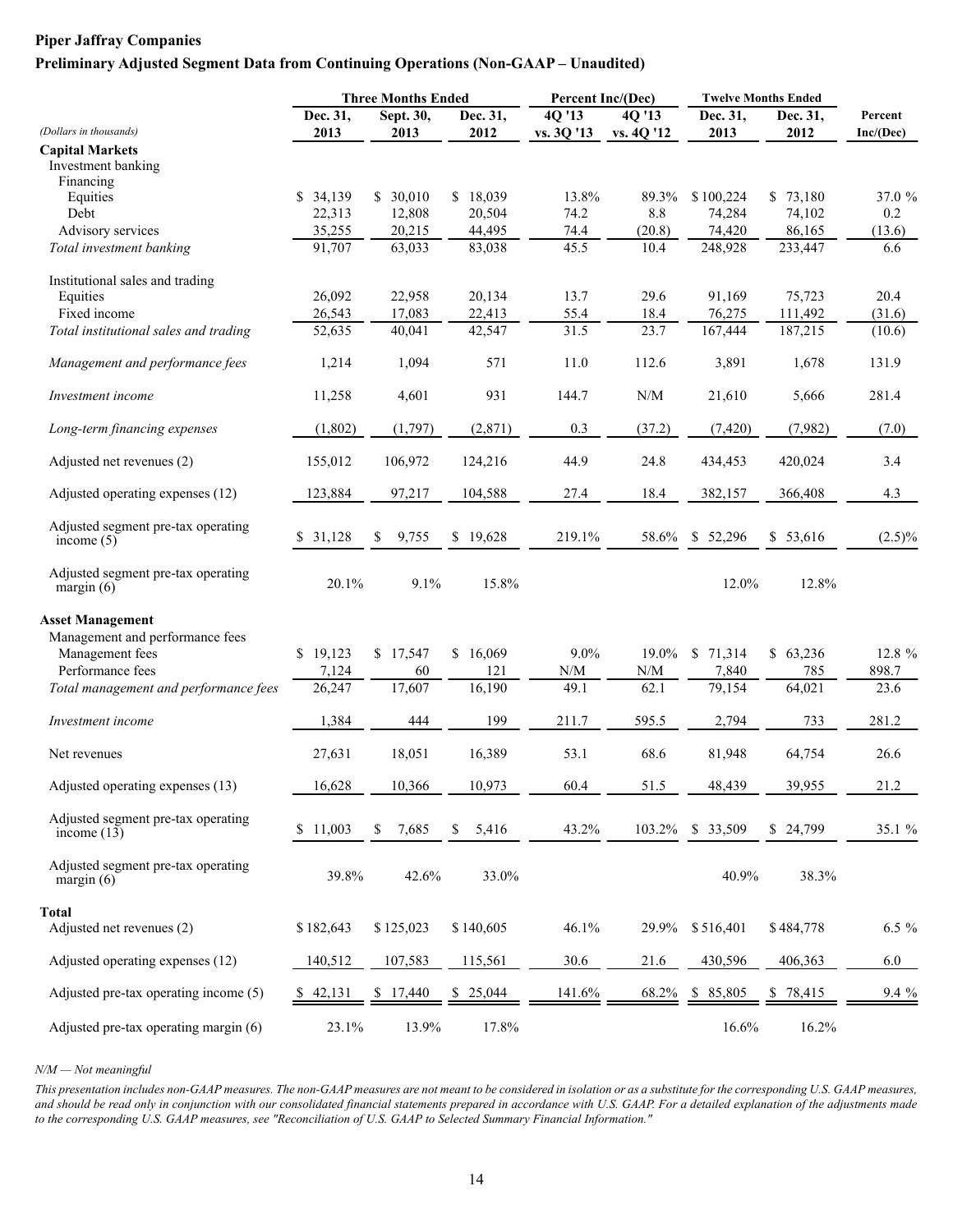### **Piper Jaffray Companies Reconciliation of U.S. GAAP to Selected Summary Financial Information (1) (Unaudited)**

|                                                                                                  |                                   |    | <b>Three Months Ended</b> |                      |              | <b>Twelve Months Ended</b> |           |  |
|--------------------------------------------------------------------------------------------------|-----------------------------------|----|---------------------------|----------------------|--------------|----------------------------|-----------|--|
|                                                                                                  | Dec. 31,                          |    | Sept. 30,                 | Dec. 31,             | Dec. 31,     |                            | Dec. 31,  |  |
| (Amounts in thousands, except per share data)                                                    | 2013                              |    | 2013                      | 2012                 | 2013         |                            | 2012      |  |
| Net revenues:                                                                                    |                                   |    |                           |                      |              |                            |           |  |
| Net revenues – U.S. GAAP basis                                                                   | \$187,576                         |    | \$128,314                 | \$140,911            | \$525,195    |                            | \$488,952 |  |
| Adjustments:                                                                                     |                                   |    |                           |                      |              |                            |           |  |
| Revenue related to noncontrolling interests (11)                                                 | (4,933)                           |    | (3,291)                   | (306)                | (8,794)      |                            | (4,174)   |  |
| Adjusted net revenues                                                                            | $\overline{$}3\overline{18}2,643$ |    | $\overline{\$}$ 125,023   | $\overline{140,605}$ | \$516,401    |                            | \$484,778 |  |
| <b>Compensation and benefits:</b>                                                                |                                   |    |                           |                      |              |                            |           |  |
| Compensation and benefits - U.S. GAAP basis                                                      | \$111,933                         | \$ | 79,426                    | \$<br>87,415         | \$322,464    |                            | \$296,882 |  |
| Adjustments:                                                                                     |                                   |    |                           |                      |              |                            |           |  |
| Compensation from acquisition-related agreements                                                 | (1,281)                           |    | (981)                     | (321)                | (2,904)      |                            | (1,284)   |  |
| Adjusted compensation and benefits                                                               | \$110,652                         | \$ | 78,445                    | \$<br>87,094         | \$319,560    |                            | \$295,598 |  |
| Non-compensation expenses:                                                                       |                                   |    |                           |                      |              |                            |           |  |
| Non-compensation expenses - U.S. GAAP basis                                                      | \$<br>33,591                      | \$ | 36,828                    | \$<br>30,714         | \$127,118    |                            | \$123,059 |  |
| Adjustments:                                                                                     |                                   |    |                           |                      |              |                            |           |  |
| Non-compensation expenses related to noncontrolling interests (11)                               | (1,093)                           |    | (968)                     | (511)                | (3,400)      |                            | (1,708)   |  |
| Restructuring and integration costs                                                              | (866)                             |    | (3,823)                   |                      | (4,689)      |                            | (3,642)   |  |
| Amortization of intangible assets related to acquisitions                                        | (1,772)                           |    | (2,899)                   | (1,736)              | (7,993)      |                            | (6,944)   |  |
| Adjusted non-compensation expenses                                                               | 29,860<br>\$                      | \$ | 29,138                    | \$<br>28,467         | \$111,036    |                            | \$110,765 |  |
| Income from continuing operations before income tax expense:                                     |                                   |    |                           |                      |              |                            |           |  |
| Income from continuing operations before income tax expense - U.S. GAAP                          |                                   |    |                           |                      |              |                            |           |  |
| basis                                                                                            | \$<br>42,052                      | \$ | 12,060                    | \$<br>22,782         | \$<br>75,613 | \$                         | 69,011    |  |
| Adjustments:                                                                                     |                                   |    |                           |                      |              |                            |           |  |
| Revenue related to noncontrolling interests (11)                                                 | (4,933)                           |    | (3,291)                   | (306)                | (8,794)      |                            | (4,174)   |  |
| Expenses related to noncontrolling interests (11)                                                | 1,093                             |    | 968                       | 511                  | 3,400        |                            | 1,708     |  |
| Compensation from acquisition-related agreements                                                 | 1,281                             |    | 981                       | 321                  | 2,904        |                            | 1,284     |  |
| Restructuring and integration costs                                                              | 866                               |    | 3,823                     |                      | 4,689        |                            | 3,642     |  |
| Amortization of intangible assets related to acquisitions                                        | 1,772                             |    | 2,899                     | 1,736                | 7,993        |                            | 6,944     |  |
| Adjusted income from continuing operations before adjusted income tax<br>expense                 | 42,131<br>\$                      | S. | 17,440                    | \$<br>25,044         | 85,805<br>\$ | \$                         | 78,415    |  |
| Income tax expense:                                                                              |                                   |    |                           |                      |              |                            |           |  |
| Income tax expense - U.S. GAAP basis                                                             | \$<br>10,260                      | \$ | 2,886                     | \$<br>7,422          | \$<br>20,390 | \$                         | 19,470    |  |
| Tax effect of adjustments:                                                                       |                                   |    |                           |                      |              |                            |           |  |
| Compensation from acquisition-related agreements                                                 | 498                               |    | 382                       | 125                  | 1,130        |                            | 499       |  |
| Restructuring and integration costs                                                              | 337                               |    | 1,487                     |                      | 1,824        |                            | 1,417     |  |
| Amortization of intangible assets related to acquisitions                                        | 583                               |    | 1,039                     | 675                  | 2,914        |                            | 2,701     |  |
| Adjusted income tax expense                                                                      | 11,678<br>-S                      | \$ | 5,794                     | \$<br>8,222          | \$<br>26,258 | S.                         | 24,087    |  |
| Net income from continuing operations applicable to Piper Jaffray<br><b>Companies:</b>           |                                   |    |                           |                      |              |                            |           |  |
| Net income from continuing operations applicable to Piper Jaffray<br>Companies – U.S. GAAP basis | \$<br>27,952                      | \$ | 6,851                     | \$<br>15,565         | 49,829<br>\$ | \$                         | 47,075    |  |
| Adjustments:                                                                                     |                                   |    |                           |                      |              |                            |           |  |
| Compensation from acquisition-related agreements                                                 | 783                               |    | 599                       | 196                  | 1,774        |                            | 785       |  |
| Restructuring and integration costs                                                              | 529                               |    | 2,336                     |                      | 2,865        |                            | 2,225     |  |
| Amortization of intangible assets related to acquisitions                                        | 1,189                             |    | 1,860                     | 1,061                | 5,079        |                            | 4,243     |  |
| Adjusted net income from continuing operations                                                   | \$<br>30,453                      | \$ | 11,646                    | \$<br>16,822         | \$<br>59,547 | S.                         | 54,328    |  |

*Continued on next page*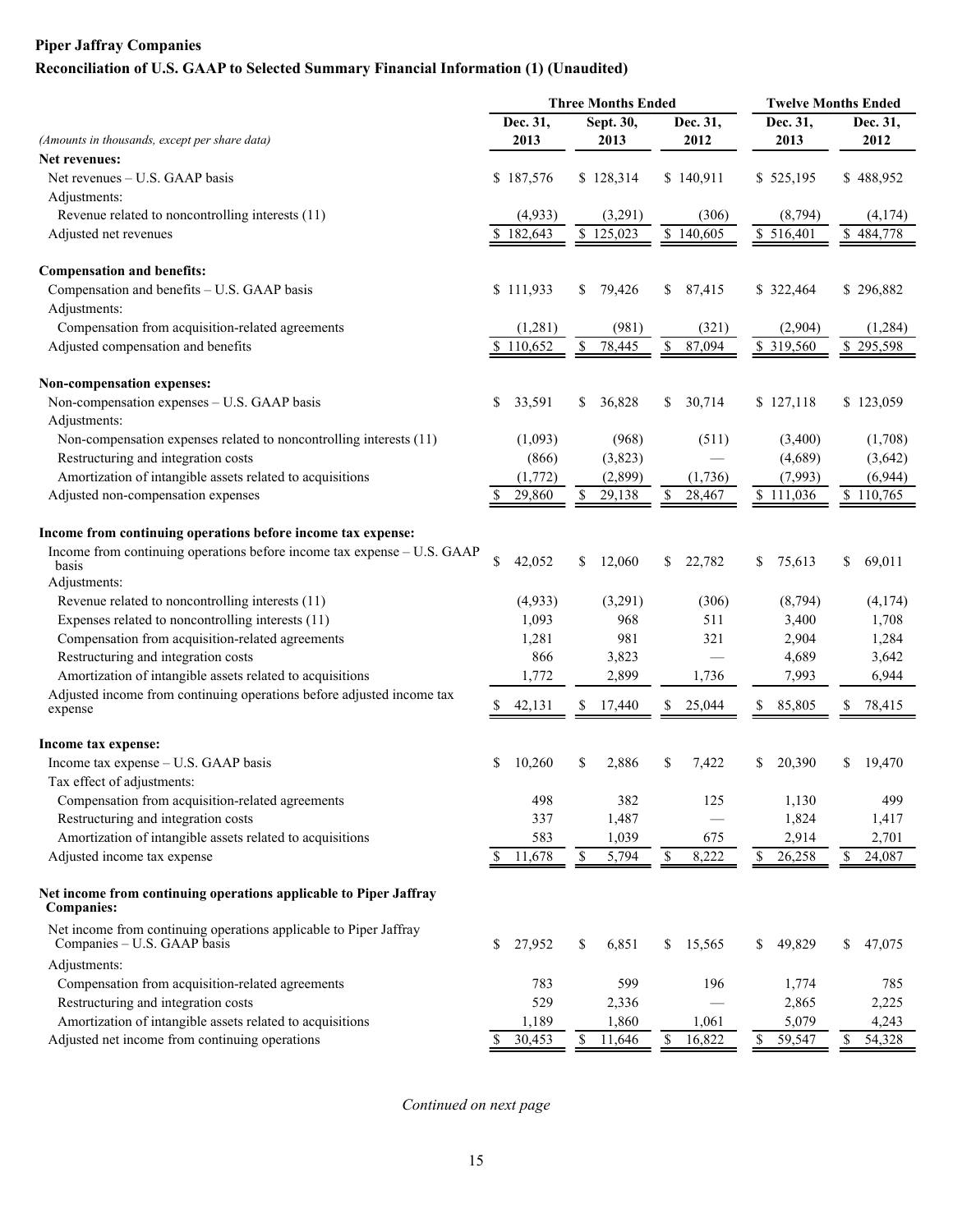|                                                                                                                       |              |    | <b>Three Months Ended</b> |     | <b>Twelve Months Ended</b> |    |          |    |          |
|-----------------------------------------------------------------------------------------------------------------------|--------------|----|---------------------------|-----|----------------------------|----|----------|----|----------|
|                                                                                                                       | Dec. 31.     |    | Sept. 30,                 |     | Dec. 31,                   |    | Dec. 31, |    | Dec. 31, |
| (Amounts in thousands, except per share data)                                                                         | 2013         |    | 2013                      |     | 2012                       |    | 2013     |    | 2012     |
| Net income from continuing operations applicable to Piper Jaffray<br>Companies' common shareholders:                  |              |    |                           |     |                            |    |          |    |          |
| Net income from continuing operations applicable to Piper Jaffray<br>Companies' common stockholders - U.S. GAAP basis | \$<br>25,182 | \$ | 6,213                     | \$  | 13,425                     | \$ | 44,863   | S. | 40,307   |
| Adjustments:                                                                                                          |              |    |                           |     |                            |    |          |    |          |
| Compensation from acquisition-related agreements                                                                      | 705          |    | 543                       |     | 169                        |    | 1,597    |    | 672      |
| Restructuring and integration costs                                                                                   | 477          |    | 2,118                     |     |                            |    | 2,579    |    | 1,905    |
| Amortization of intangible assets related to acquisitions                                                             | 1,071        |    | 1,687                     |     | 915                        |    | 4,573    |    | 3,633    |
| Adjusted net income from continuing operations applicable to Piper Jaffray<br>Companies' common stockholders          | 27,435       | S. | 10,561                    | S   | 14,509                     | S  | 53,612   | ъ. | 46,517   |
| Earnings per diluted common share from continuing operations:                                                         |              |    |                           |     |                            |    |          |    |          |
| U.S. GAAP basis                                                                                                       | \$<br>1.75   | \$ | 0.42                      | \$. | 0.88                       | \$ | 2.98     | \$ | 2.58     |
| Adjustments:                                                                                                          |              |    |                           |     |                            |    |          |    |          |
| Compensation from acquisition-related agreements                                                                      | 0.05         |    | 0.04                      |     | 0.01                       |    | 0.11     |    | 0.04     |
| Restructuring and integration costs                                                                                   | 0.03         |    | 0.14                      |     |                            |    | 0.17     |    | 0.12     |
| Amortization of intangible assets related to acquisitions                                                             | 0.07         |    | 0.12                      |     | 0.06                       |    | 0.30     |    | 0.23     |
| Non-U.S. GAAP basis, as adjusted                                                                                      | 1.91         |    | 0.72                      |     | 0.95                       |    | 3.56     |    | 2.98     |

*This presentation includes non-GAAP measures. The non-GAAP measures are not meant to be considered in isolation or as a substitute for the corresponding U.S. GAAP measures, and should be read only in conjunction with our consolidated financial statements prepared in accordance with U.S. GAAP.*